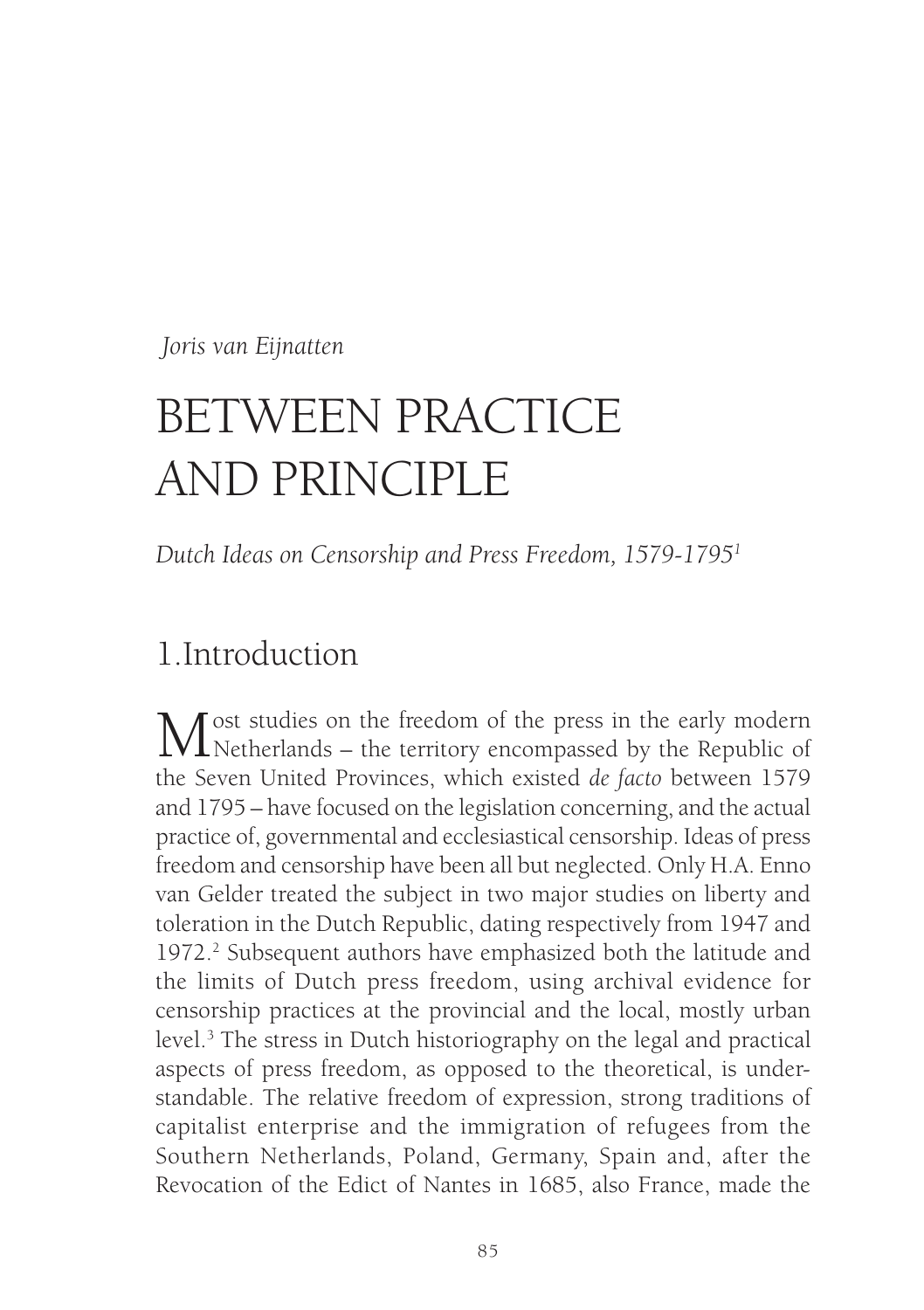northern Netherlands into one of the major 'intellectual entrepôts' of Europe, where international newspapers as well as disreputable works were published.4

These various studies come to similar conclusions. Whilst preventive censorship (censorship before publication) was never imposed in the Republic, repressive censorship (censorship after publication) was all but lacking. Measures against unwanted books were taken by individual towns, the various Provincial States, the Provincial Courts and the States General, in response to complaints lodged by powerful politicians ranging from city magistrates to the Prince of Orange, by French, English, Spanish, Danish and Prussian ambassadors and diplomats, and by the synods of the official Calvinist church and its sister congregation, the Walloon church. From the end of the sixteenth century to the end of the eighteenth, edicts were proclaimed and resolutions passed against 'seditious', 'scandalous' and 'libellous' books; against writings on Arianism, Arminianism, Socinianism, pre-Adamitism, Cartesianism, the Sabbath, deism and the new psalmody of 1773; against publications by Grotius, Spinoza, Machiavelli, Hobbes, Rousseau, Voltaire and Hume – not to mention a host of less well-known 'Spinozists', Calvinist extremists and political hacks. Comedies, songs, poems, engravings, pamphlets, sermons, periodicals, almanacs, French-language newspapers and source publications of sensitive political documents were always at risk of being outlawed. Culprits were usually fined, sometimes banned, and, less frequently, subjected to torture and corporal punishment. Stocks of books were seized and burnt in public. On the basis of proclamations issued by the States General, the States of Holland, the Court of Holland and the Deputy Counsellors of the States of Holland, Weekhout has arrived at the figure of 263 forbidden books for the period between 1581 and 1700. Jongenelen has found that between 1747 and 1794 in Amsterdam alone no less than 254 titles were outlawed, $^5$  and suggests that censorship actually became stronger in the second half of the eighteenth century.

This is one side of the story. The other concerns the fragmented nature of the Dutch Republic. Power was divided over various provinces, levels of government, and influential political figures, resulting in a great many loopholes in the law, or at least in numerous flaws in the law's enforcement. Often disputes occurred over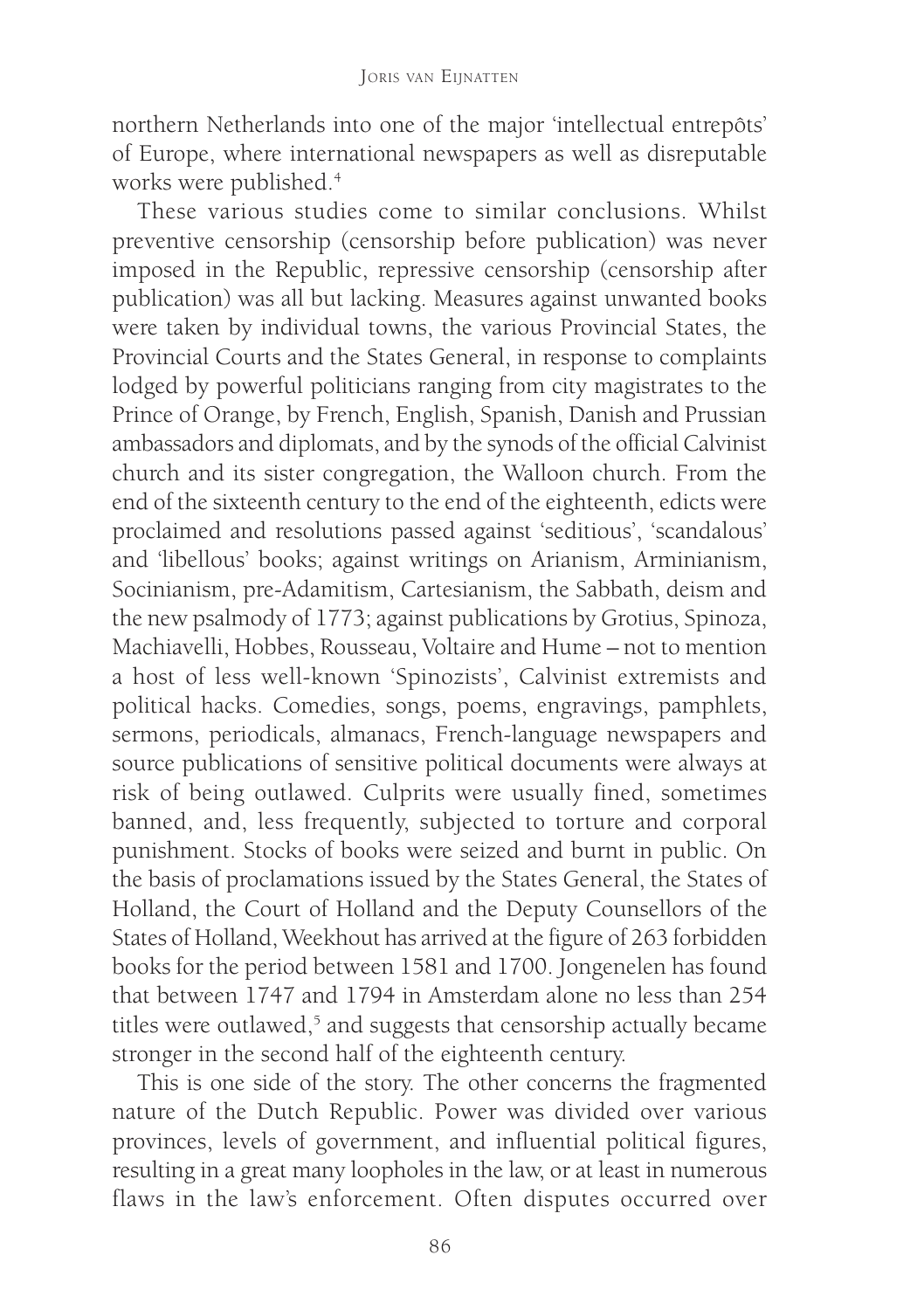jurisdiction, while compliance was difficult to implement. Decisions made at a higher level of government, such as the States General, were often easily ignored at the lower, municipal, level. Dominant stadholders like William III had considerable leverage in influencing censorship trials, to either the advantage or the disadvantage of the accused. Secular governments throughout the Republic circumvented ecclesiastical calls for censorship through procrastination and empty promises. The magistrates who were called upon to execute edicts and proclamations had the same commercial instincts as booksellers, and may at times have willingly reduced their grip on the production of books for political reasons. All this made for a relative freedom of the press, or, perhaps more to the point, for a relative degree of censorship, with the actual enforcement of edicts and proclamations depending to a large extent on time, place and person. The Dutch authorities were mostly concerned to appease foreign powers, keep the domestic peace and serve their own interests. Accounting for the conspicuous lack of principled defences of press freedom in the Netherlands, Enno van Gelder argued that the consistent non-implementation of censorship edicts throughout the seventeenth century had all but made theoretical publications superfluous. A Dutch counterpart to John Milton's *Areopagitica* never appeared. Even worse, the *Areopagitica*, a treasure trove of arguments against censorship which in Anglo-Saxon historiography has justly been regarded as a classic statement, was apparently never quoted by any early modern Dutch author.<sup>6</sup> But perhaps it is too much to expect elaborate defences of press freedom before the latter part of the eighteenth century. Few early modern writers would have denied the need for at least some measure of censorship. It was patently obvious that a line had to be drawn somewhere; and if practical considerations were involved in determining where, exactly, that line had to be drawn, few felt the need to theorize on a common assumption. A book on Socinian theology was surely at least as reprehensible as Pietro Aretino's *Errant whore* (forbidden by the Court of Holland in 1669). Even those who found both books equally interesting would not have protested against their being forbidden. Everyone knew that some things were simply not done, or at least not done openly. One did not incite the populace to rebellion, defame magistrates, the church or foreign rulers, propagate atheism or spread pornography.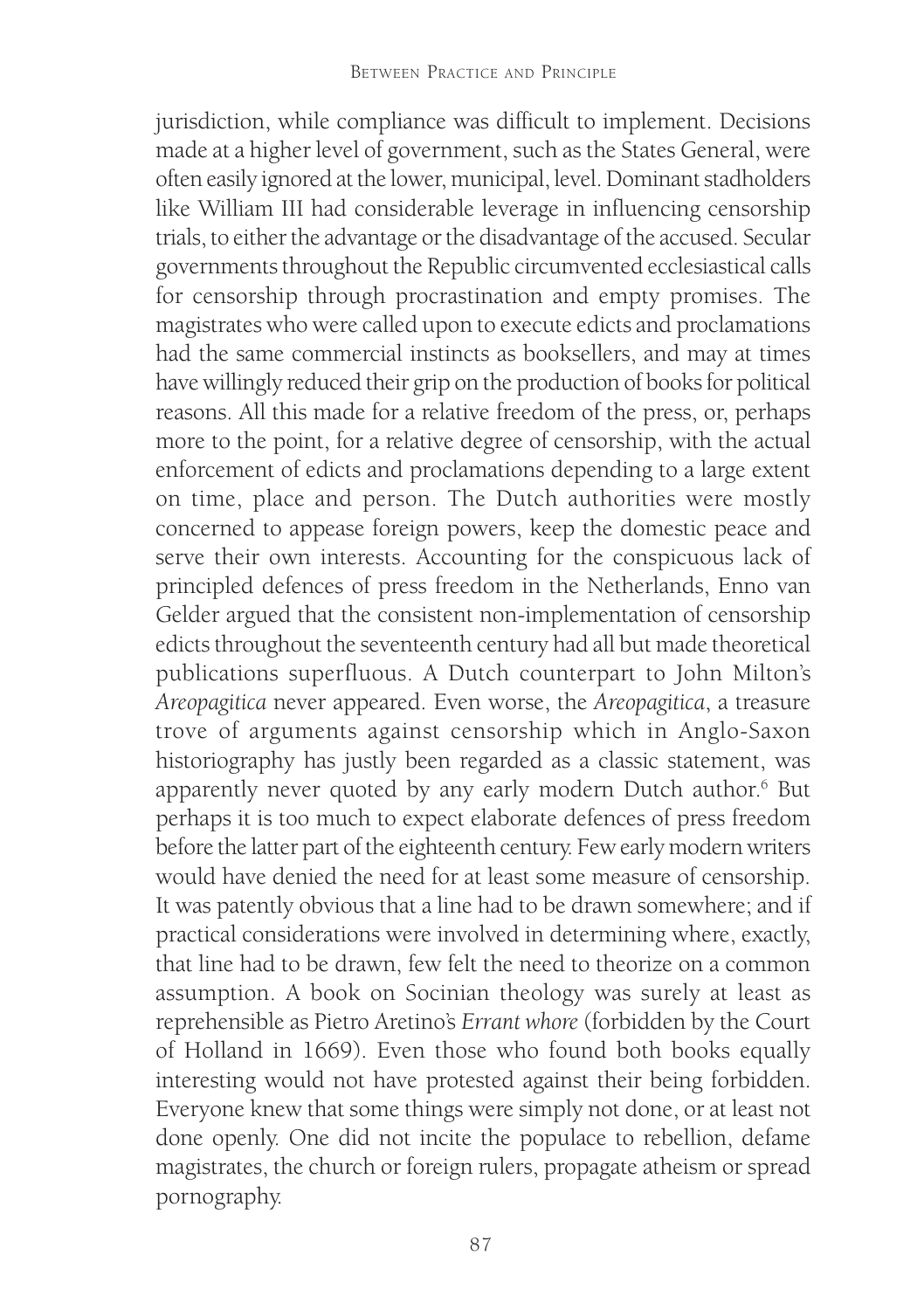Nevertheless, there have always been supporters of a measure of press freedom. Which arguments did they put forward in the public domain? This article offers an overview of the arguments adduced during two long centuries of developing public opinion on the freedom of the press. Due attention will be given to the more significant authors and events in the history of Dutch press freedom between 1579 and 1795.

#### 2.Religious Freedom, Republican Liberty

The debate on press freedom initially took place within the context of discussions on religious toleration.7 Before the second half of the eighteenth century, the call for press freedom was in practice often limited to books of a religious nature. This claim may be illustrated by one of the earliest, and by the standards of his own time most radical, of Dutch advocates of religious liberty: the humanist playwright, engraver and pedagogue Dirk Volckertsz Coornhert (1522-1590). Coornhert was an avowed opponent of the Calvinist hardliners whose influence had grown significantly during the early stages of the Dutch Revolt. He believed that each individual should be absolutely free to interpret the sacred texts as he or she thought fit – and subsequently make known his or her views by word or in print. He defended such ideas in his *Synod, or on the freedom of conscience* (1582), a hypothetical account of a discussion held at the town of '*Vryburch*' (Freeburg) among representatives of various religious groups. In the *Synod*, the views of these groups are represented by extracts from the writings of their spokesmen; a certain 'Gamaliel' speaks for Coornhert himself. The fifteenth session of the synod debated 'the making, publishing, printing, selling, having, and reading of writings and books'.8 The discussion was evidently inspired by a prohibition, issued by William of Orange on 20 December 1581 and applicable to the province of Holland, which outlawed offensive books, reports, and songs. Whilst this particular edict was intended primarily to thwart the publication of writings criticizing the prince's government, it also represents the stricter enforcement of censorship following on the two fundamental political deeds that brought the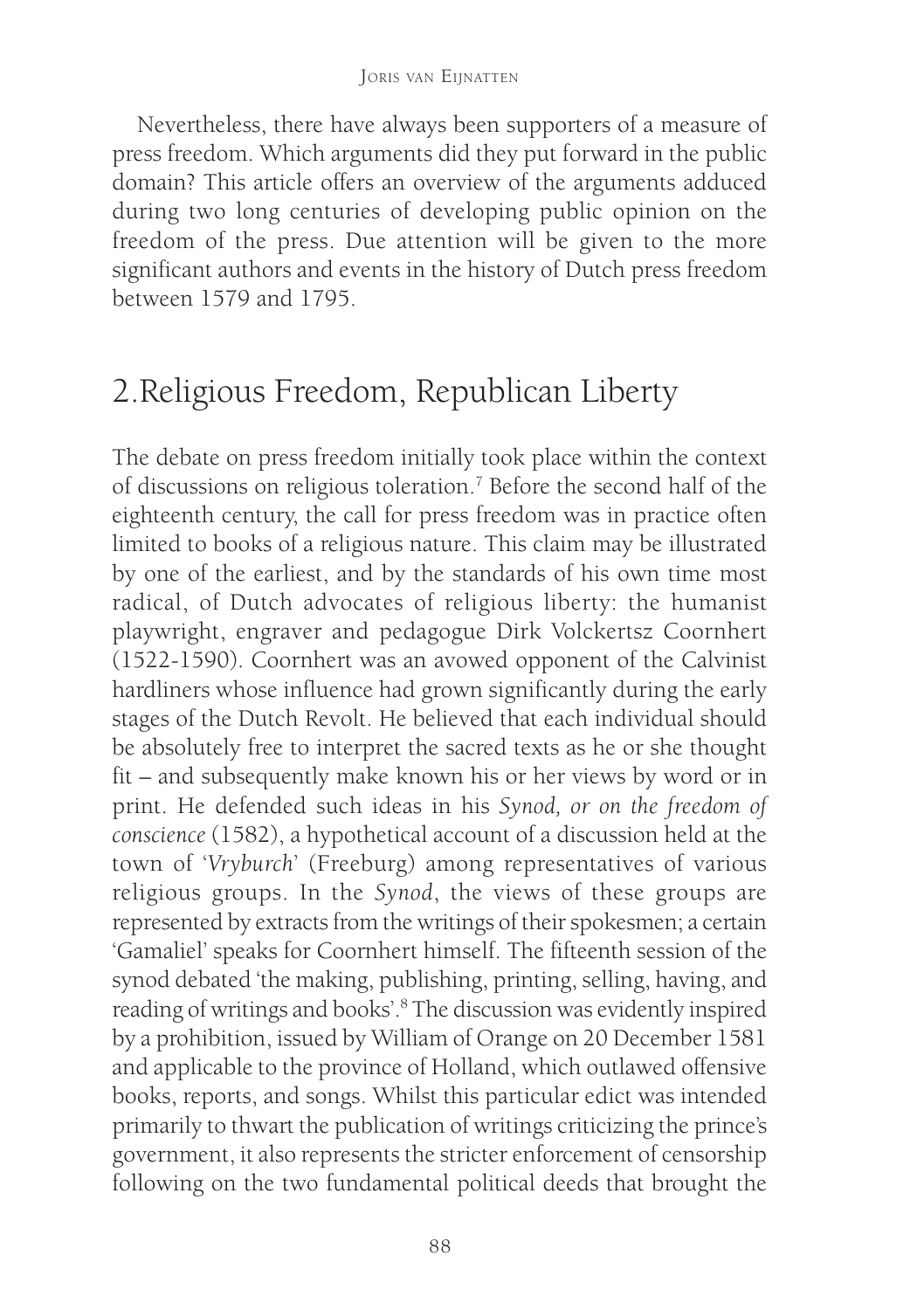Dutch Republic into being. These deeds were the signing of the Union of Utrecht in 1579 and the abjuration of the King of Spain in 1581.

The participants at Coornhert's synod include both Catholic spokesmen and the Genevan Calvinist Theodore Beza (1519-1605), who state that heretical books hinder their religion, and that such books should be prevented from being written, printed, disseminated, and read. Gamaliel-Coornhert himself observes that the government has every right to forbid any book that conduces to social or political unrest, and to punish trespassers. But people – whether they be learned or unlearned, clergyman or citizen – should be free to contribute whatever they deem necessary to the 'conversion of the church'. This, after all, is what the Reformation has been all about. Error should be combatted with truth, not proscription; people would read forbidden books anyway. Apart from the principle of religious freedom and the assertion that outlawing books is counter-productive, Gamaliel-Coornhert mentions a third argument. The people have already suffered so much for the sake of freedom of conscience: "What will be the effect on people's hearts of the new interdiction concerning a freedom that has been pursued for so long and obtained at such high costs?" Surely, believed Gamaliel, this would lead to rebellion. In the *Synod*, Coornhert also quotes the magistracy of the town of Leiden. A *Remonstrance* issued by the magistracy in 1582 contained a sharp protest against proceedings at a synod held in Middelburg in the province of Zeeland, where the clergy had demanded censorship meaures.9 The Leiden magistracy argued that it was politically wiser to allow each person to uphold his own beliefs, since he would then support the existing regime more readily. It surprised the magistracy that books were now permitted only on the basis of 'grace and privilege', in exactly the same manner as the heresy-hunters of Rome had imposed censorship. Members of the synod familiar with their own immediate religious history should know that liberty also implies freedom of speech. It is tyrannical to forbid good books; and bad books will always be neglected by real lovers of truth.

The three arguments adduced by Coornhert and the Leiden magistracy barely changed during the seventeenth and eighteenth centuries. They crop up repeatedly among dissenting Arminians, lenient Calvinists and various historians and jurists, political pamphleteers, journalists and satirists. They follow from three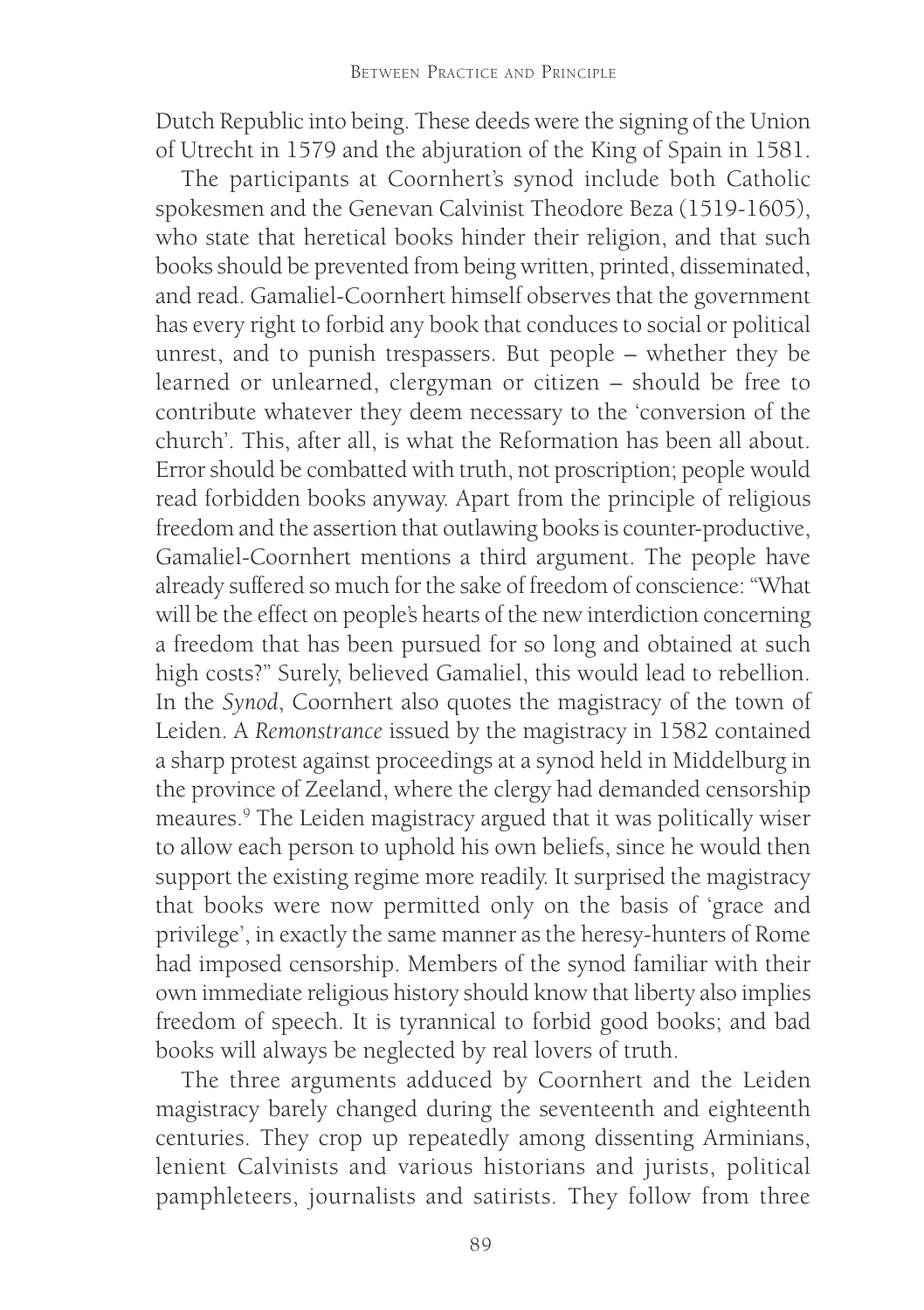principles: (1) freedom of belief or religious worship, (2) political prudence, and (3) the limited effectiveness or even the counterproductive nature of prohibitions. The stricter Calvinists did not, of course, support freedom of the religious press without substantial reservations. This was partly due to their definition of 'Christian freedom'. The human conscience, they claimed, is truly liberated only when it has been freed by the grace of God and secured by his Word.<sup>10</sup> In consequence, only that truth may be reproduced in public which has the power to liberate. This argument from Christian freedom justified calls for censorship until at least 1750.<sup>11</sup>

The political administration of the Republic generally emphasized equitable and moderate control rather than either absolute freedom or outright suppression. Consequently, it is not surprising to find that some of the most outspoken defenders of republican freedom made no mention at all of freedom of the press. One of the most comprehensive defences of 'True Freedom' – meaning a republican administration devoid of the corrupting, monarchical element represented by the stadholdership of the House of Orange – was a little duodecimo of almost one thousand pages which first appeared in 1662, called *Political discourses treating in six different books, towns, countries, wars, governments, churches, and morals*. 12 The title page mentioned 'D.C.' as the author. This (i.e. 'Del Court') referred to Johan de la Court (1622-1660) or his brother Pieter (1618-1685); since Pieter published Johan's writings posthumously, the book may well have been written by both.<sup>13</sup> The De la Courts were Leiden textile merchants who held pronounced political views derived in part from Machiavelli and Hobbes. Such views were probably shared by many anti-Orangist regents, but the magistrates who held power during the so-called 'stadholderless period' between 1650 and 1672 considered the De la Courts much too outspoken. The book was forbidden in the town of Leiden, whilst a similar text, the *Political maxims of the State of Holland* (1669), was forbidden throughout the Province of Holland.14 One might have expected writers so concerned to defend true freedom, and whose own books were subject to both criticism and censorship, to have defended the freedom of the press. None of the six *Political discourses*, however, so much as even mentions the press; nor do the *Political maxims*. Given the fact that the De la Courts would later be seen as the godfathers of nineteenth-century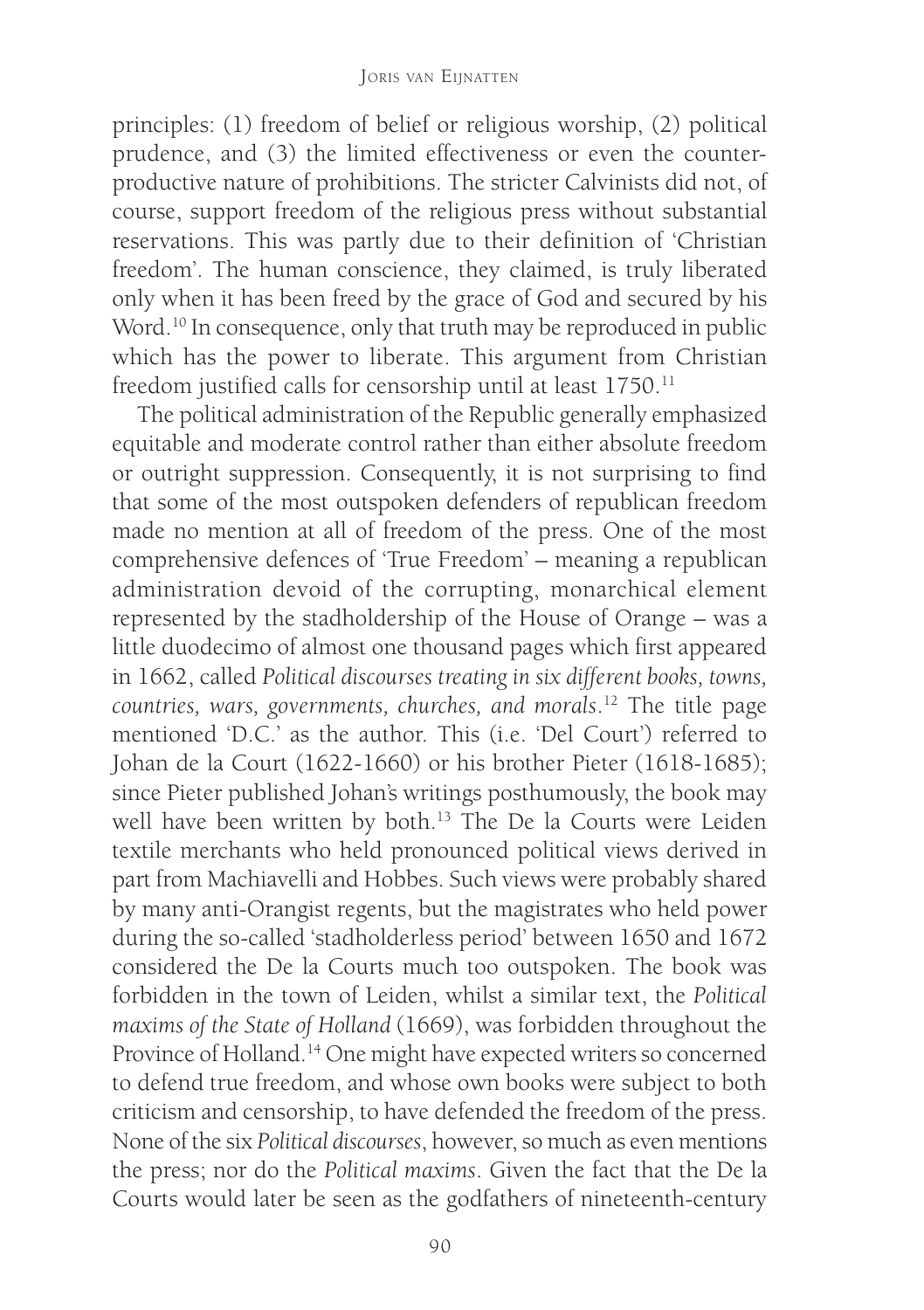Dutch liberalism, it is interesting to know what they *do* say on freedom. The best government, claim the De la Courts in the *Political maxims*, is one which serves the interests of the sovereign by serving the welfare of the state as a whole. It is consequently in the interest of republican magistrates – to whose collective rulership the De la Courts assign an all but absolute power – to foster populous towns of great economic and military power. One way to ensure population growth is to maintain 'freedom or Tolerance in regard of the various outward religions' (this liberty is subsequently qualified as a 'greater freedom than is enjoyed in other Lands' and one that does not present any danger to the 'free government'). A second means of ensuring population growth is complete freedom to participate in the economy.15 Neither the freedom of belief nor the freedom of economic enterprise is, however, brought to bear specifically on the freedom of the press, although to us it may follow that the two former freedoms imply the latter. The De la Courts were more concerned to break the power of the church and the guilds, and to find a balance between civil liberty and republican government, than to ensure the possibility of a public debate on the basis of unlimited press freedom.

This conclusion applies to the Dutch republican tradition in general. The more profound seventeenth-century political thinkers – Hugo Grotius (1583-1645), Pieter de la Court, Ulrich Huber (1634- 1694), and others – were often primarily concerned to analyze the existing political institutions of the Dutch Republic in the context of a more abstract political philosophy, and to show that these institutions maintained, or at least did not negate, certain civil liberties.16 The latter might include freedom of conscience, freedom of religious worship and the freedom to discuss political issues. Combining classical republican thought with natural law theory, these political thinkers generally made the point that a government which did not listen to its citizens lapsed into tyranny, and that citizens who did not respect the laws lapsed into anarchy. Achieving an equitable balance between civil freedom and political authority necessitated, above all, the protection and maintenance of privileges. Spinoza did try to show that the *libertas philosophandi*, the liberty to philosophize or freedom of thought, was compatible with, and essential to, both religious piety and a stable society.17 Gerard Noodt strove to demonstrate that citizens had the inalienable right to pursue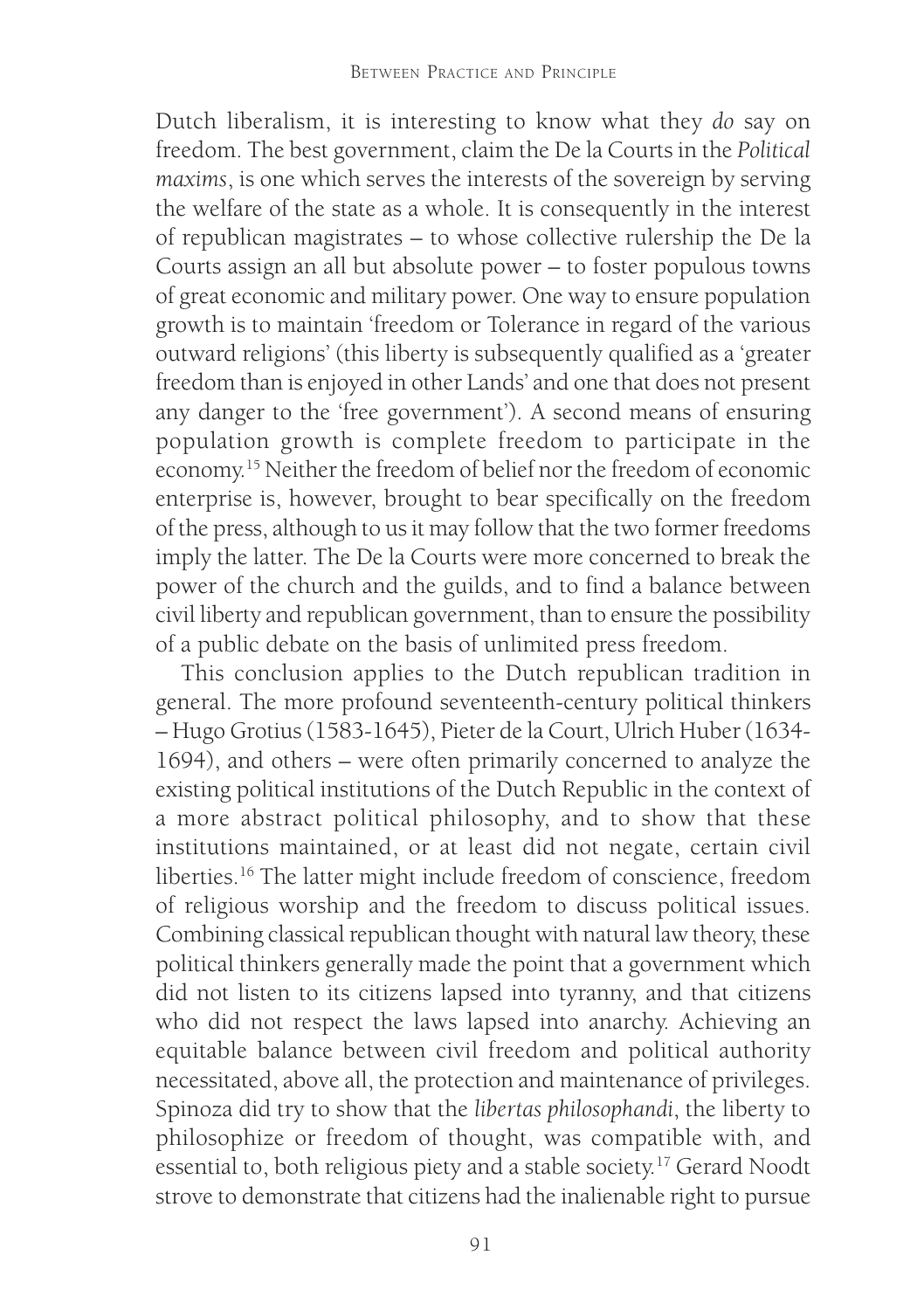their own good, and that the government should protect their freedom while prudently enacting laws to prevent citizens from vice and misdemeanour.18 However, no writer on republican theory of either the Orangist or States-oriented variety defended the idea of a public opinion based on a free press.19 A major apology for classical republicanism, the *Treatise on freedom in the civil state*, published posthumously and anonymously in 1737, did not change this state of affairs. The writer, a magistrate from the province of Zeeland called Lieven de Beaufort (1675-1730) characteristically discussed the freedom of citizens to vent their opinion on matters of government. He observed that while such freedoms had been possessed by the Romans, they were lacking in contemporary absolutist monarchies. He contended that the Dutch Republic still recognized the ancient Roman freedoms, and that 'nobody is punished for speaking freely or for reading a forbidden book'.20 Yet he, like his seventeenth-century predecessors, did not show the slightest inclination to formally defend press freedom. Similarly, academic apologies for *libertas philosophandi* or freedom of speech conspicuously failed to explicitly consider the press.21

## 3. Pasquinade, Prevention and Public Opinion

The condemnation of pasquinades is at least as old as Law of the Twelve Tables (450 BCE), which threatened writers with the death penalty. The government of the Republic regularly responded to pasquinades against the various stadholders, local and provincial magistrates, and foreign sovereigns ranging from James I of England to Frederick II of Prussia. In general, the government acted far more stringently against pasquinades subverting their own status and authority than against subversive religious writings.<sup>22</sup>

Magistrates were usually expected to have studied law at one of the five Dutch universities. A number of them defended *Dissertationes juridicae de famosis libellis* as candidates for the juridical doctorate, treating the legal measures against reprehensible books, especially against pasquinades. These legal dissertations were not likely to be innovative or unduly lenient in respect of the press. Indeed, without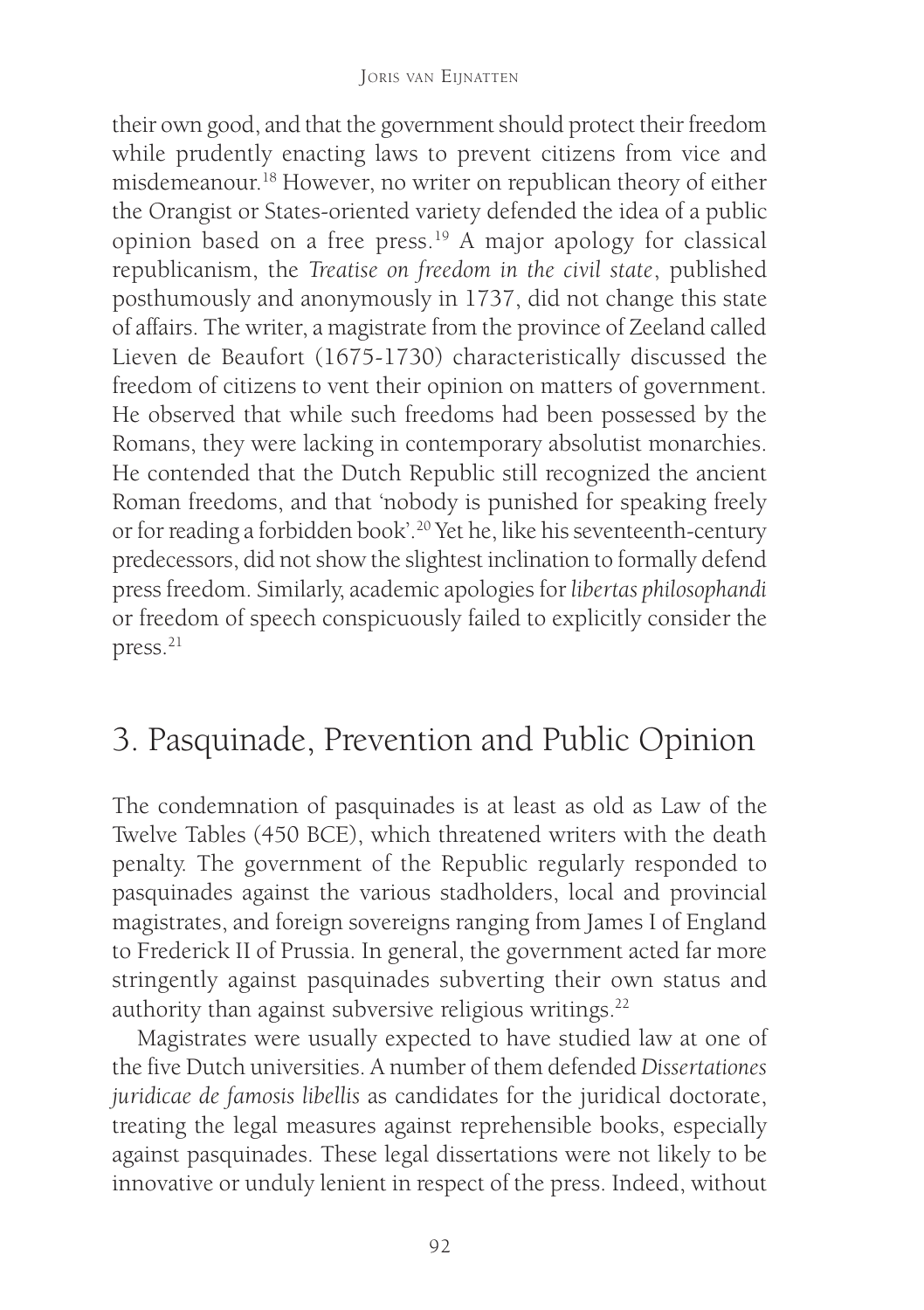exception they are so many defences of a conservative, magisterial republicanism, regardless of whether the writers stood in the Orangist or 'true freedom' traditions. All dissertations appeared between the second half of the seventeenth century and the end of the eighteenth. One doctorate was obtained by a certain Isaac Lodewijk Panhuys – in all respects an obscure political thinker, who is simply mentioned here as the writer of a late but typical juridical dissertation on pasquinades.23 Writing in 1793 under the restoration regime of the stadholder William V (1748-1806), Panhuys developed an argument based on natural law in favour of forbidding pasquinades. Man is designed to be happy, and one way to augment his happiness is to live in communion with others, that is, in civil society. Here he will enjoy the good opinion and esteem of others; *famosi libelli* that detract from his happiness by spreading slander and insult should consequently be forbidden. Panhuys demonstrated that the conclusions which he had derived from natural law were supported also by Roman law. He then went on to examine the position of the pandects on infamous books. Other dissertations similarly focused on technical juridical issues in Roman law regarding injuries sustained by slander.<sup>24</sup>

Such dissertations hardly afforded apposite occasions to argue against repressive censorship. In other writings, too, reasoned pleas for press freedom are difficult to find. In 1664, one writer responded to the suppression, by the Utrecht magistracy, of a States-oriented pamphlet denouncing rule by the stadholder as a despotic infringement of the true republican freedom of Holland.25 The author's argument was not that curbing the press was bad in itself. His point was that the Utrecht chief of police forbade anti-Orangist writings while permitting the circulation of villainous pasquinades in which the States of Holland and republican heroes like Hugo Grotius were disparaged. The chief of police had to make a choice. He had to either forbid all political pamphlets, or allow the province of Holland to publicly defend itself against the Orangists in the town of Utrecht. A later pamphlet, *Mercury in mourning* (1699), was written in response to a government crackdown on two *Mercuries* or newspapers issued in The Hague. The pamphlet is a dialogue between two erudite minds. One is Cato, who pleads for respectability and noble-mindedness; the other is Maecenas, whose attitude is that of a wit.<sup>26</sup> Cato, the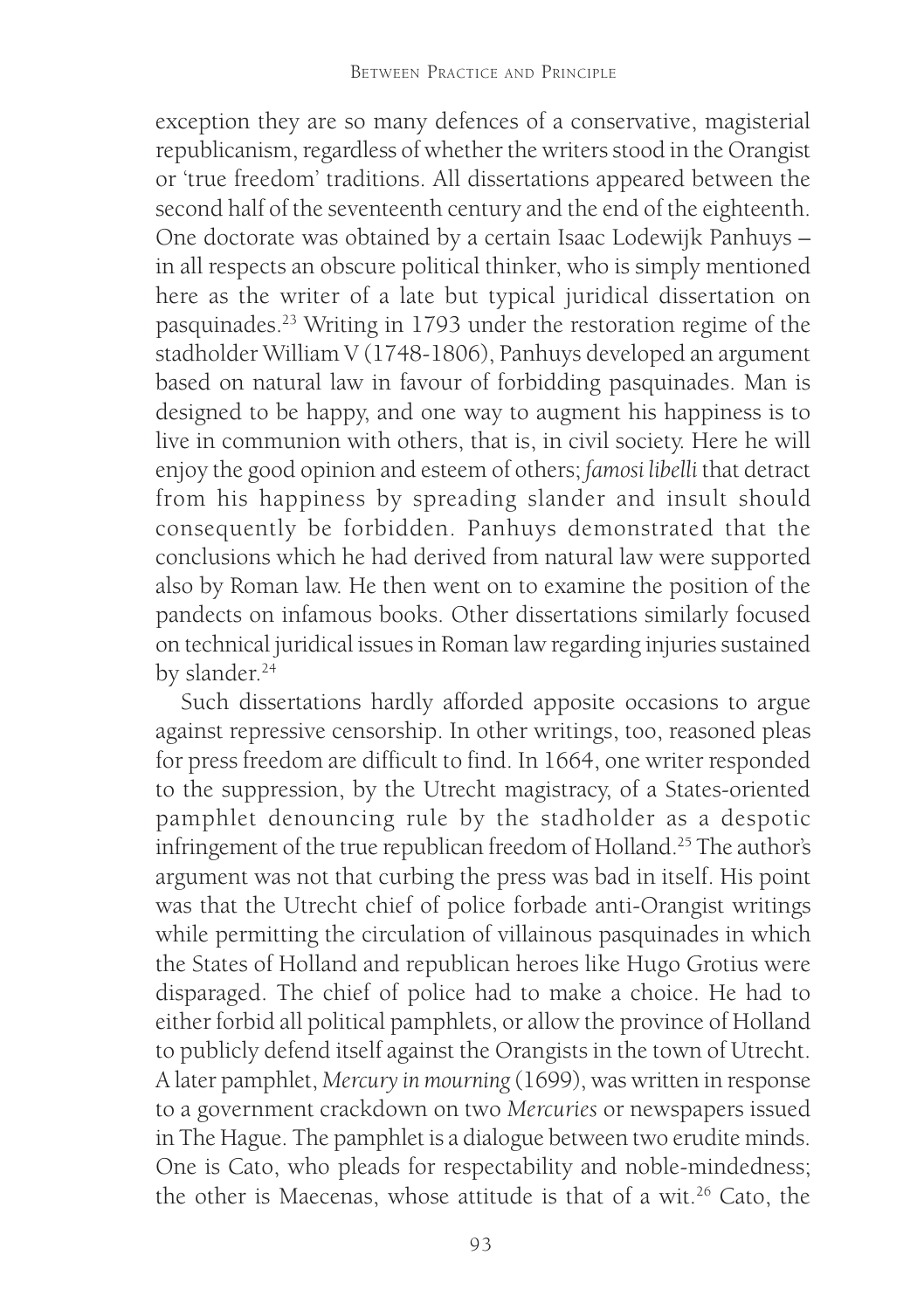moralist, is naturally quite pleased with the prohibition of the *Mercuries*. He believes that the licence they took was far too great, and that their 'unlimited freedom' was bad for morality. Maecenas, by contrast, defends their satirical character, arguing that ridicule follows naturally from the satiric genre, which, in the way it was practised by 'literary heroes' ranging from Juvenal and Horace to Erasmus and Scaliger, has always been beneficial to society. As Tiberius said, in a free state the tongue should be free.<sup>27</sup> Again, this dispute concerned the degree of licence, or the extent of magisterial control, rather than the principle of press freedom. Cato believed that certain boundaries had been transgressed, which Maecenas denied. On the other hand, even Maecenas declared to be uncompromising on the point of pasquinades, which in his view should be punished severely.

Well-known among eighteenth-century writers was an essay included in the highly influentual *Holland Spectator* by Justus van Effen (1684-1735), an important figure in eighteenth-century literary life who introduced the genre of the spectator to the Dutch Republic.<sup>28</sup> Written in 1733, Van Effen's essay was instrumental in fixing in the Dutch public mind the idea that eighteenth-century England enjoyed unlimited freedom of the press, and that the English themselves were uncommonly proud of the fact; but he also argued that self-discipline, based on a code of mutual politeness, was necessary, and that it had to be backed by the threat of censorship.29 If his views seem rather conservative, Van Effen had at least broached the subject as a matter of public opinion. There has, after all, scarcely been a period in Western history when satire as such was more popular than the age of Swift and Voltaire.30 In the 1780s, when the pasquinade became an important and popular tool in the hands of political commentators, its positive aspects were frequently emphasized.31 On the title page of an *Essay in defence of the pasquinade* (1785), the author made certain to include the advice, 'read before you judge'.32 A pasquinade, according to the author, is a piece of writing that exposes the moral failings of a certain indvidual, who is mentioned by name (to most oppositional writers during the 1780s, this person would have been the stadholder, William V). If a writer of pasquinades is well intentioned, restricts himself to revealing moral failings, and avails himself of this means only in the last resort, then he should be free to publish. Proper motives for writing a pasquinade are self-defence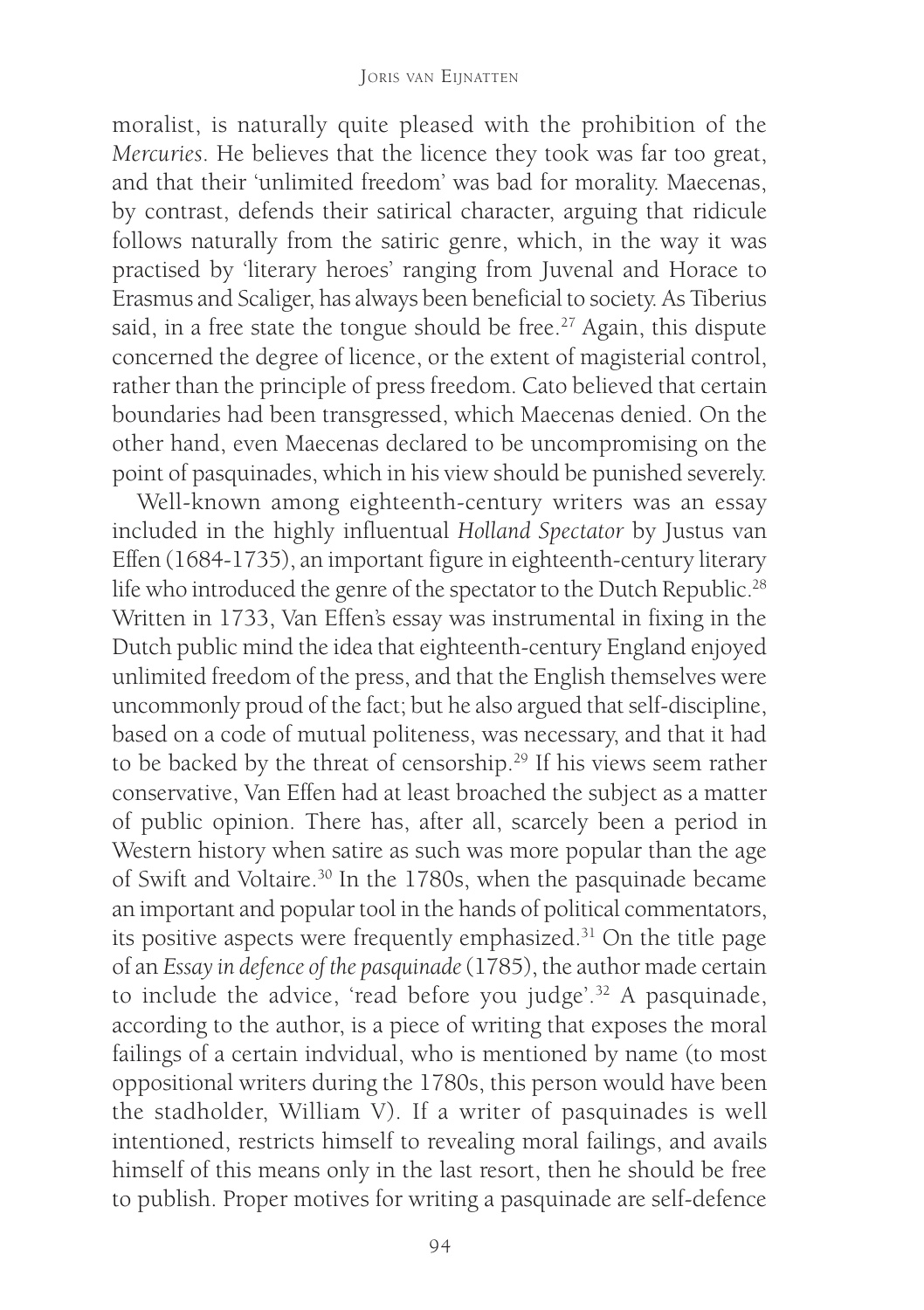or the defence of society and the wish to unveil national enemies and expose political leaders as common criminals. Such views were countered by conservative defenders of the Orangist regime.

Only a minority of Dutch authors argued in favour of preventive or precautionary censorship, the founding of colleges of censors to supervise and edit manuscripts prior to publication. The Reformed clergy certainly did explicitly call for the appointment of censors. The topic had been broached at the Synod of Dort, which called for the 'visitation' of books before they were actually published – a suggestion warmly supported by delegates from England, the Pfalz, Hesse, Basel, Geneva and Bremen.<sup>33</sup> Preventive censorship, it was suggested, should focus on religious writings, while censors appointed by the government must consist of both ecclesiastical and political officials. Suggestions were made regarding a Protestant Index, the prohibition of useless books and the encouragement of useful ones, as well as measures against sculptors, painters and engravers. Throughout the seventeenth and eighteenth centuries the political administration ignored the repeated call by the church for official censors. Thus, in contrast to other European countries, in the Dutch Republic a system of preventive censorship was never established outside the church and the theological faculties. The church applied to itself what it was not able to apply to the public at large. The task of appointing *visitatores librorum* was delegated to the *classis*, or supralocal consistory, and to the five theological faculties. Though much archival research remains to be done, it seems clear that the church was quite successful in reining in its own clergy. But since the church's only means of control was the imposition of ecclesiastical discipline (by preventing church members from participating in communion), and because further measures required the cooperation of the magistracy, it is not certain how strict the church's policies actually were, or how successful it was in suppressing dissent.

There are some exceptions to the rule that only the church called for preventive censorship. One was Johann Friedrich Reitz (1695- 1778), a professor of rhetoric who held an academic address *On the censors of books* in 1751 at the end of his term as rector of Utrecht university.<sup>34</sup> Reitz claimed that edicts were useful and necessary, if only to enable the Christian magistracy to show by their example that they actually do abhor the books they themselves forbid. He set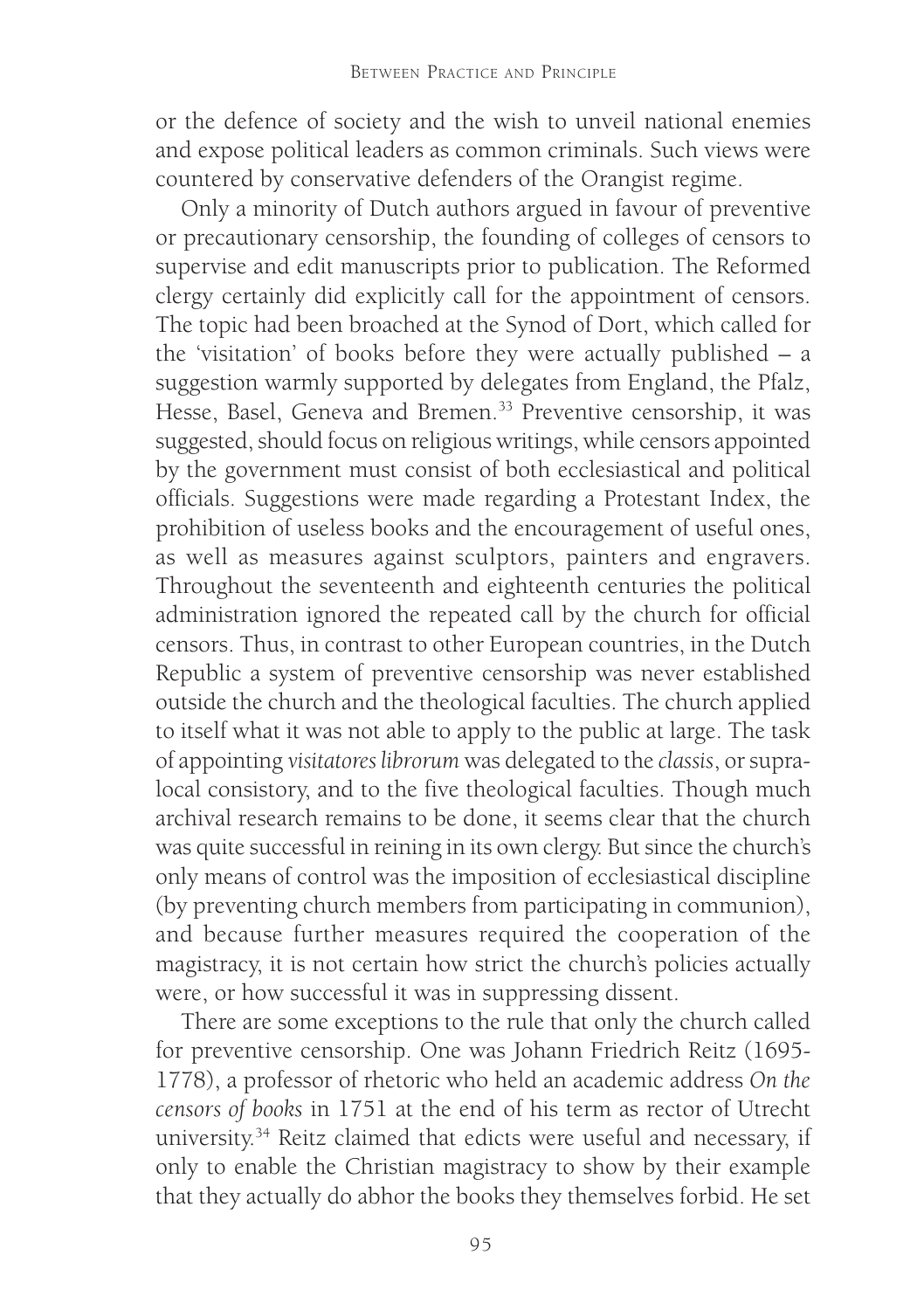up an argument for official *censores librorum*, appointed to approve or disapprove of publications. He suggested that the magistrate employ, for this purpose, a commission of men from different orders in society and experienced in different kinds of disciplines. This commission, he advised, should not only condemn books harmful to morality and religion, but also commit them to the flames. It should further impede the publication of useless, superfluous and absurdly verbose books. It should also prevent bookshops from selling forbidden books at auctions, and regularly conduct visitations to cleanse publishers' stocks of scandalous books.

Reitz, who was patronized by the stadholder, was not necessarily mounting a rearguard action. The idea of preventive censorship had become popular in some government quarters – so much so that a 'Plan' or draft concerning the issue was submitted by the Court of Holland to the States of Holland in 1769.<sup>35</sup> Based on an earlier concept written in 1765, the Plan was instigated by several orthodox preachers then involved in a controversy called the 'Socratic War'. This was a major pamphlet war sparked off by a Dutch translation of the novel *Bélisaire* by the French philosopher and encyclopaedist Jean François Marmontel (1723-1799). The main issue was the question whether heathens like Socrates could earn entrance to paradise by living virtuously. Responding to this intense public debate on the limits of the Christian tradition, the Plan envisaged the appointment of official censors and the imposition of severe penalties on trespassers (ranging from fines and enforced closure of bookshops to banishment). The Plan was conceived particularly to control the publication of books that 'undermined the foundations of the Christian Religion or Holy Scripture', ridiculed the Reformed faith, or corrupted the youth through obscenities. Anonymity was outlawed. Commissions of local censors were required to examine books published in the German, Dutch, French or English languages – in this order, which points to the growing significance of German thought in this period.<sup>36</sup> In itself the Plan was hardly novel or unique; it was simply one more call for the establishment of *visitatores librorum* by anxious clergymen. This time, however, the call was heeded by part of the administration, and, more importantly, hotly debated in public.

Widespread opposition to preventive censorship characterized the 1760s and 1770s. One response to the censorship Plan of 1769 was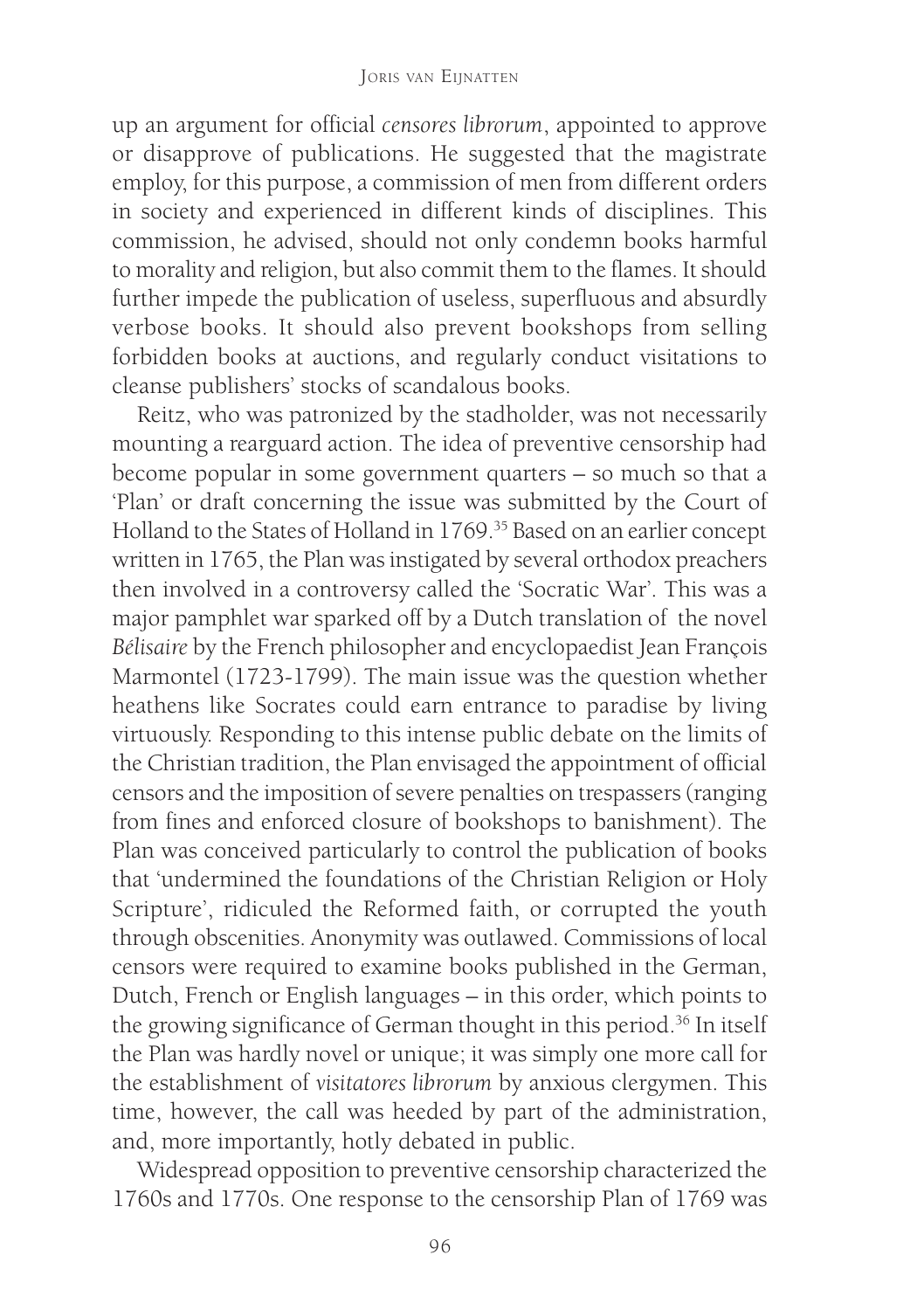an anonymous *Letter to a gentleman in the government of Holland on limiting press freedom* (1769).37 The author pointed out that the laws would be in flagrant contradiction with the constitution of the Republic. The edicts mentioned in the Plan, including one issued by William of Orange in 1581, were completely irrelevant. The Dutch people had outgrown such backward laws; even Catholic princes were now relinquishing their control over the press! Apart from being unconstitutional, censorship would surely endanger 'Liberty, Learning, and the Book Trade'. In short, press censorship was contrary to the constitution, trade interests, and freedom-loving spirit of the Dutch nation. Book sellers from various towns also lodged protests.<sup>38</sup> Several Leiden booksellers chartered their colleague Élie Luzac (1721- 1796), in his quality of lawyer, to write a celebrated rebuttal of the Plan on their behalf.<sup>39</sup> Apart from publishing books, this thirdgeneration Huguenot was a prolific and well-known writer on Dutch political issues. Luzac's *Memorandum* listed six objections to the Plan. First of all, the law was too vague. Ambiguous legal terms would force a judge to make all kinds of presuppositions, resulting in arbitrary judgement. The Plan put too much trust in the ability and impartiality of censors. Secondly, the law was impracticable, for example because book sellers were required to make lists of all the books and manuscripts in their possession on a weekly basis. Implementation of the law would, in the third place, ruin the book trade. No author would attempt to publish his work if he knew that it was to be subject to censorship. In the fourth place, the law contradicted the natural freedom of citizens as well as the civil freedom enjoyed by inhabitants of these Provinces. Freedom of thought is a natural right, a *ius connatum*. Besides, the constitution of the Republic guarantees freedom of worship, and consequently also the freedom to defend one's views. The law, furthermore, contradicts the commercial and cultural traditions of the Republic, where freedom of thought had always inspired inquiry and innovation. Finally, the law would not be effective. People cannot be prevented from reading. Insincerity will reign. What is worse, to read Hobbes and Spinoza as an honest man, or to attend church services as a hypocrite? What is more immoral, to enjoy an *Académie des dames*, or to frequent a brothel? No society is perfect, and freedom of the press will necessarily entail certain imperfections.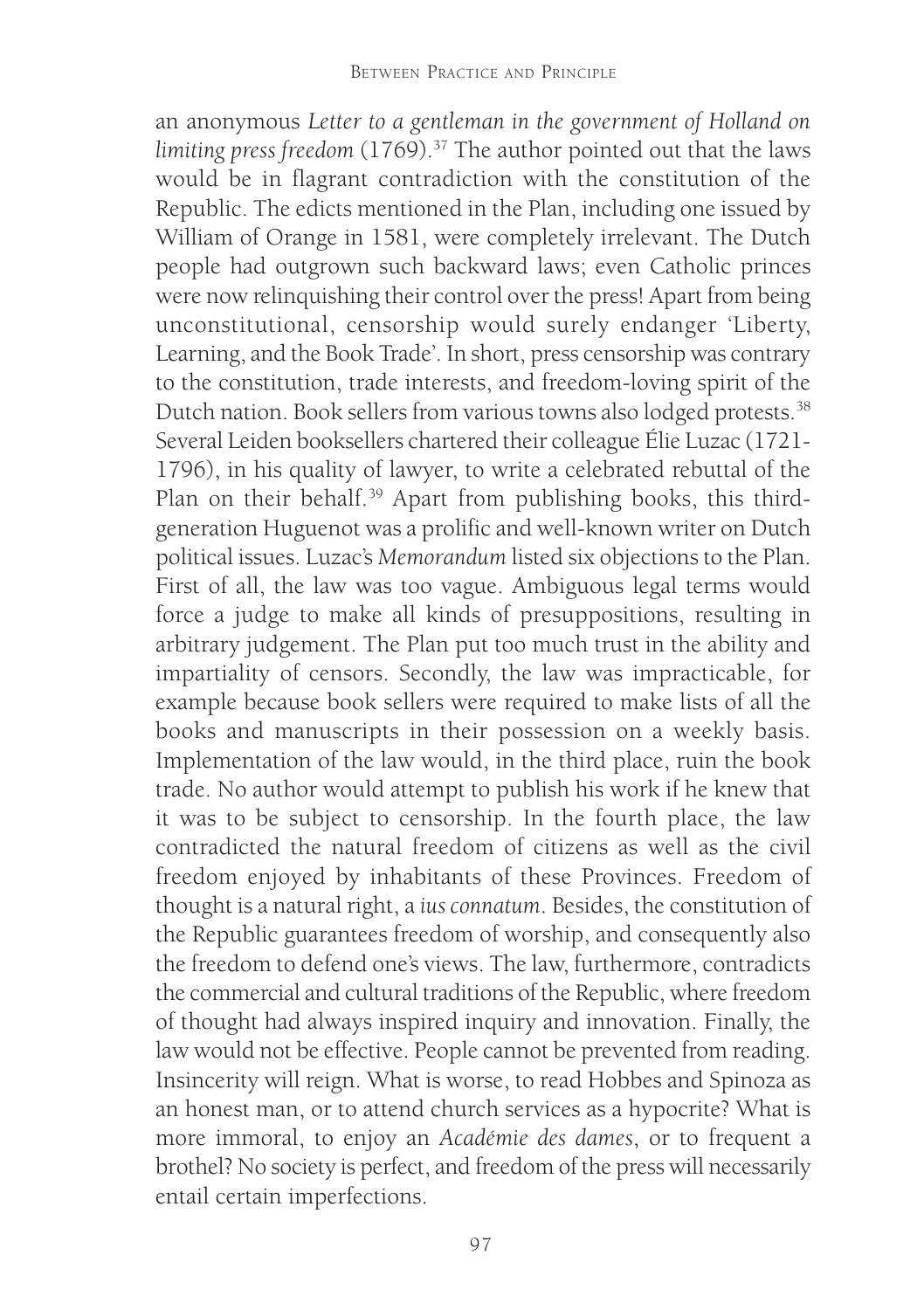In Luzac's *Memorandum* various ideas concerning press freedom were mentioned together and linked explicitly with arguments derived from constitutional and natural law. To Coornhert's threefold argumentation (on the unfree, imprudent and counterproductive nature of prohibitions), the implicit contribution of the brothers De la Court (on the economic importance of free industry) and the republican political argument was now added the claim that men had a natural right to freedom of expression. Ultimately the Plan was rejected on the grounds of practical infeasibility.40 As Denis Diderot (1713-1784) wrote, commenting on the Calvinist divine Petrus Nieuwland (1722-1795), one of the orthodox instigators of the Plan:

'C'est ce Niewland qui a pensé faire établir en Hollande des censeurs d'ouvrages; heureusement on jeta sa supplique derrière le banc. Cependent pour donner quelque satisfaction à la cabale intolérante, on afficha un placard contre les imprimeurs d'ouvrages impies; mais le gouvernement fit dire aux imprimeurs et libraires d'aller toujours leur chemin.'41

## 4. Moderation, Human Rights and Politeness

The debate of the 1760s on preventive or precautionary censorship reflected growing dissatisfaction among writers and opinion makers with the existing *ad hoc* policies regarding the press. Luzac himself had firmly defended freedom of speech as early as 1749 in an anonymous *Essay on the freedom to make known one's opinions*. 42 However, his plea for press freedom was primarily intended for the cosmopolitan élite of francophone *lettrés*. The development of an informed public opinion on press freedom is better gauged by glancing at the way the theme was treated in the spectators, which flowered between the 1750s and the 1770s.

One of the more critical Dutch spectators, the *Thinker* (1764-1775) illustrates the role of spectators in disseminating ideas and initiating debates. Soon after its start in 1763, the spectator published a translation from an English periodical 'On the freedom of thinking and writing on religious subjects'; an editor of the *Thinker* subsequently elaborated on it.<sup>43</sup> The first essay discussed the liberty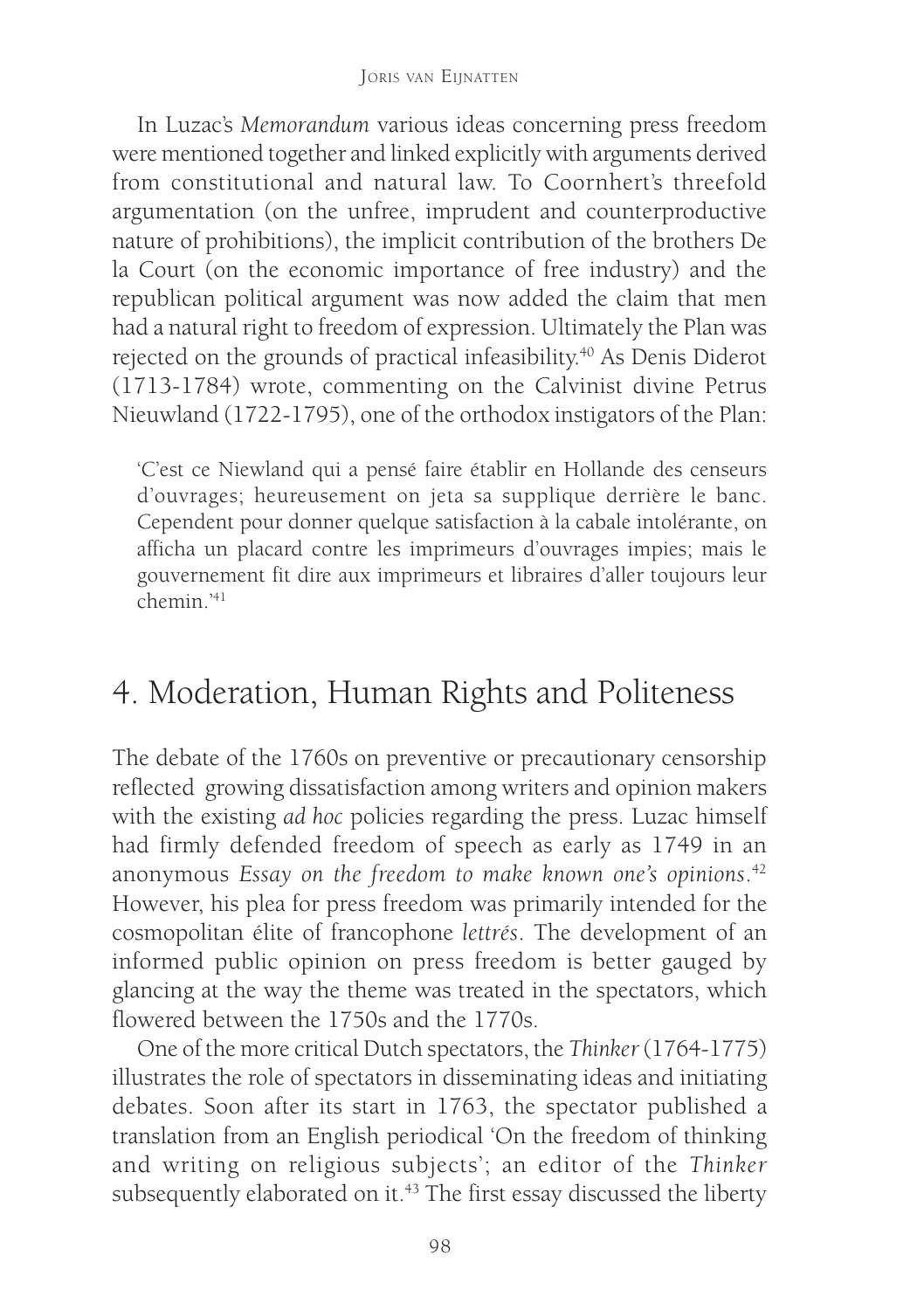to debate, free from government coercion, on 'speculative' religious doctrine.44 Liberty is the *sine qua non* of progress in any science, so why make an exception for religion, 'the most excellent Science of all', and the most important to man? The second article put the debate on press freedom in a broader perspective. It is telling that this essay, too, was linked with England. It responded to the arrest of the London journalist and member of parliament John Wilkes (1725-1797). Wilkes had attacked the ministry of Lord Bute in a caustic article in the *North Briton* of April 1762; thrown into the Tower of London, he was released after a week because of his immunity as a member of parliament. His article in the *North Briton* was later denounced as a seditious libel and Wilkes had to flee to France. Wilkes is generally acclaimed for having widened the scope of press freedom, among other things by bringing to court government warrants against the press that were subsequently ruled as illegal.45 The *Thinker* took up Wilkes' plea for press freedom by posing the question, 'whether it is in itself equitable, or possibly even advantageous to Society or Religion, to limit Freedom of the Press as little as possible?'46 The author applied explicitly to the press the traditional argument from natural law, viz. that freedom of thought and the freedom to communicate ideas had not been renounced when mankind left the state of nature and developed societies. A good republican administration will assume that citizens should be free to point out the mistakes made by magistrates in governing the country. Likewise, it is possible to guard the truth only if libertines were free to put forward their objections, so that educated Christians could in turn convince them of their spurious assumptions. In any case, added the *Thinker*, it is impossible to forbid books in the Republic, since they were easily imported from elsewhere. The third article contains a (possibly fictional) response to the second article from a reader of the *Thinker*. 47 This reader evidently represented the conservative republican tradition as it had surfaced earlier in the century in magistrates like De Beaufort, law scholars like the Huguenot refugee and Groningen professor Jean Barbeyrac (1674-1744), and journalists like Van Effen.48 Arguing from the same natural law premises as the *Thinker*, the critic pointed out that any government had the duty to preserve the social order, and thus needed to control the press. Pasquinades accusing the government of disloyalty, embezzlement, treason, or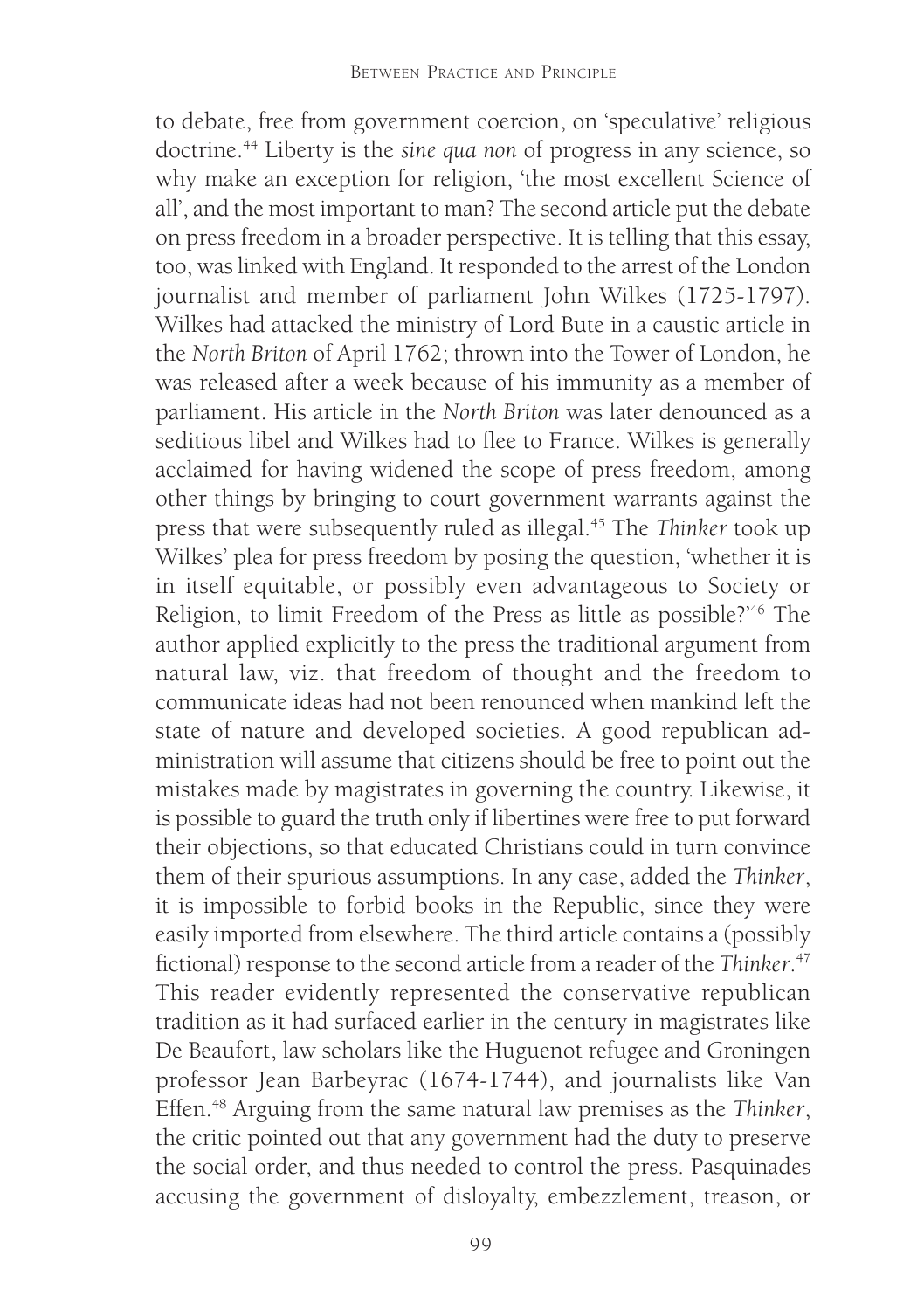infringement of privilege were a direct threat to orderly society. The Wilkes affair thus stimulated the Dutch debate on press freedom to a greater extent than Milton had done.<sup>49</sup> In 1769 an essay by Wilkes himself was published anonymously as a *Discourse by a famous writer on freedom of the press*. 50

When discontent resulting from economic decline and social stagnation were exacerbated by reports of freedom fighters in the American colonies and by the military catastrophes of the Fourth Anglo-Dutch Sea War (1780-1784), Dutch public opinion was ready to extend ideas on freedom of thought, speech and the press to the political arena. During the hectic 1780s the United Provinces experienced a *de facto* unlimited freedom of the political press, to the satisfaction of a handful of proto-revolutionary Frenchmen, and to the general dismay of German commentators. Those who called for far-reaching political reforms during these years – the so-called 'Patriots', hence the term *Patriottentijd* which refers to this period – celebrated their freedom in a noisy cacophony of debates on the highly complicated and often parochial constitutional arrangements of the Dutch Republic. Discussions were initiated with a pamphlet of 76 pages addressed *To the people of the Netherlands*. This sensational indictment of the stadholder's power and influence began to circulate anonymously on September 26, 1781. It was considered so subversive that the States of Holland immediately forbade both its sale and its possession, and promised a substantial amount of money to anyone who could reveal the writer's identity. More than a century later, the pamphlet was shown to have been written by Joan Derk van der Capellen tot den Pol (1741-1784), a baron from one of the eastern provinces who corresponded with some of the North American rebels and held distinct ideas about representation in government. *To the People of the Netherlands* was mainly concerned to point out the way in which, throughout the history of the Republic, the stadholders of Orange had subordinated the interests of the Dutch people to their own dynastic gain and to the deceitful claims of England. Towards the end of the pamphlet the author linked classical republican doctrine with the freedom of the press. He exhorted the people of the Netherlands totake care of freedom of the press, for it is the only support of Your national freedom. If one cannot speak freely to one's fellow citizens, and cannot warn them on time, then it will be all too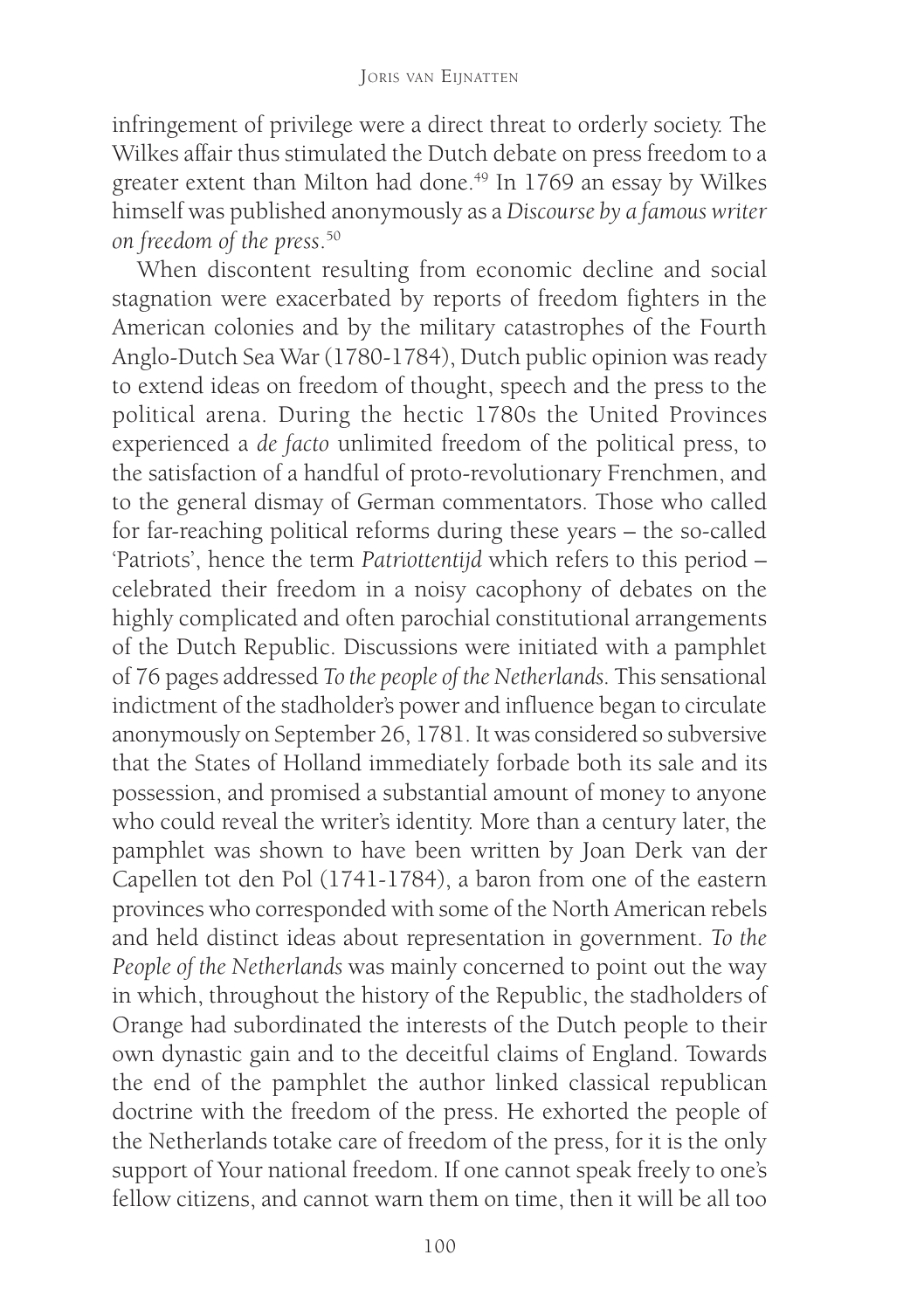easy for the oppressors of the people to play their part. This is the reason why people whose conduct cannot bear investigation always manoeuvre against the freedom of writing and printing and would like to see that nothing is printed or sold without permission.<sup>51</sup>

Whilst republicans like De Beaufort had implicitly restricted press freedom to a bunch of magistrates, Van der Cappellen considered press freedom as a precondition for public debate and open criticism, and as a democratic means of controlling political power. The pamphlet was reissued thrice in 1781, published again in 1784 and 1795, and translated into French, German, and English.

The Patriots were in favour of freedom of the press practically by definition; in fact, the term 'freedom of the press' (*vrijheid van drukpers*) itself first came into common usage during the 1780s.<sup>52</sup> A glance at some Patriot writings illustrates the extent to which the theme was taken up by public opinion, and provides a few additions to the repertoire of arguments. A small, anonymous *Handbook for the Netherlands, or definitions of the most oft-used political words* (1786) discussed press freedom under the heading 'People's vote' (or, more literally, 'People's voice', as in *vox populi*). As Van der Capellen had done, the author presented absolute freedom of the press as the basis of public opinion and constitutional reform.53 Ironically, Luzac's 1749 essay on freedom of speech was now reissued by his Patriot opponents.54 A Leiden poetry society organized a competition for the best poem on press freedom. One author, an otherwise insignificant Patriot called Jacob van Dijk, added a novel argument in verse: above all other peoples, the Dutch should be the ones to favour press freedom. For had not Laurens Janszoon Coster of Haarlem (c. 1370-c. 1440) invented the printing press, prior to Johann Gutenberg of Mainz?55 Freedom of the press surfaced in socalled 'barge conversations', discussions held between passengers travelling by water,<sup>56</sup> and, of course, in the political press. The Patriot *Post from the Nether Rhine*, for instance, included a letter by one 'Janus Eleuterophilus' (John Freedom-Lover) on press liberty.57

Then there were the political debating clubs and societies. A Patriot society called *Amore Patriae* issued, subsequent to a private debate by its members (held on 16 October 1781, three weeks after the appearance of Van der Capellen's *To the people of the Netherlands*), the *Considerations on the use of forbidding anonymous writings* (1781).58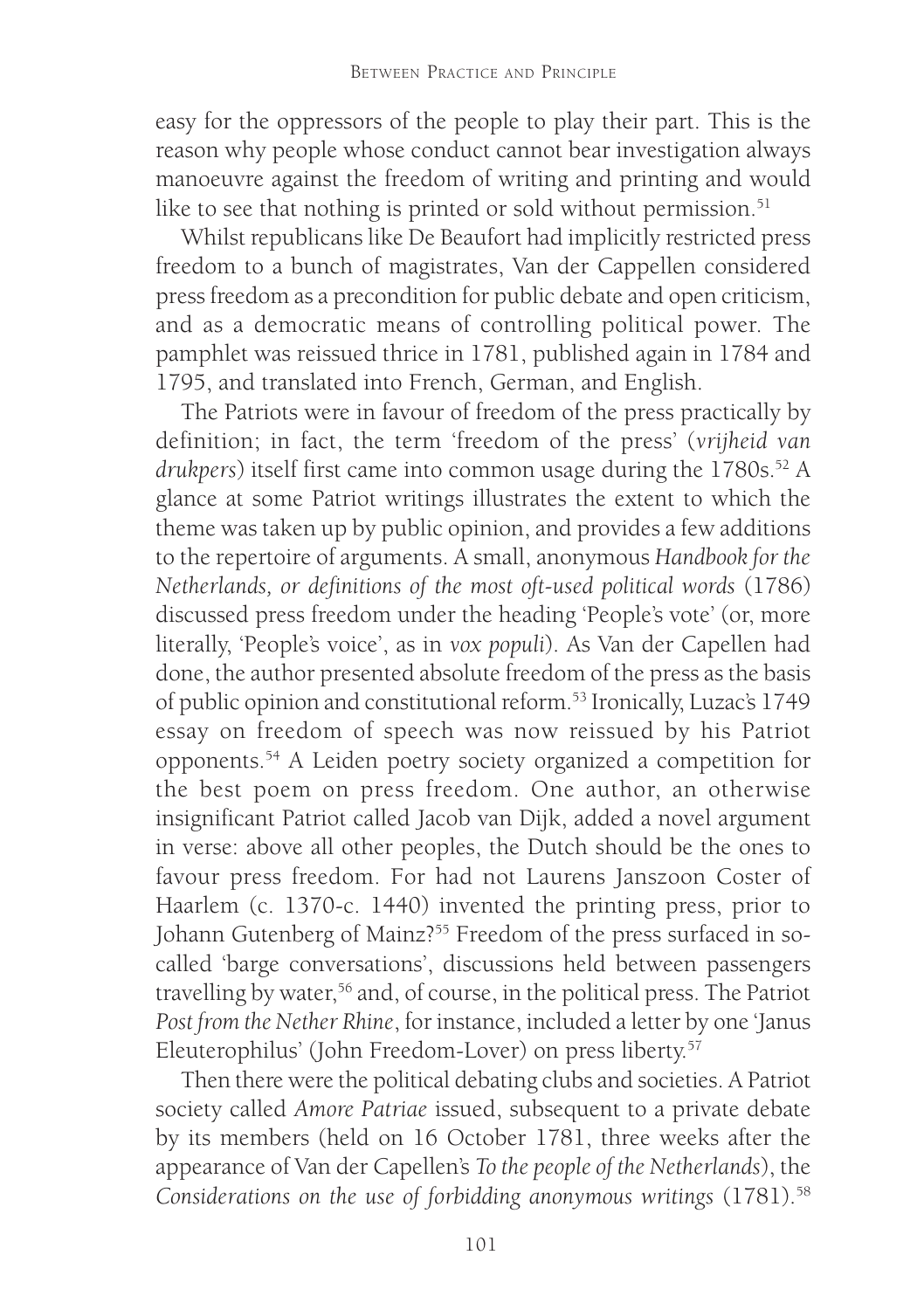The authors classified anonymous writings into three groups. The first group comprised the extracts or copies of resolutions, petitions, addresses, letters, advice and protests issued by, or offered to, the civil authorities on any administrative level. This group of writings should be completely free, since the Republic is (or should be) ruled by popular government. The second group of writings are those which attempt to shed some light on the behaviour and ideas of the two parties (i.e. the Patriots and the Orangists) involved in contemporary political debate; these, too, must not be forbidden. The third group of writings had a much baser purpose, aiming only to stir up dissension, provoke turmoil, throw suspicion on governments, defame and slander eminent persons, and do other things detrimental to both society and individuals. Such *libelli famosi* (the authors labelled Van der Capellen's shocking anti-Orangist pamphlet as such) ought to be outlawed. This plea for mitigated press freedom was disputed soon enough by another Patriot pamphlet called *Freedom of the press, indissolubly connected with the freedom of the Republic*. 59 The anonymous author could understand why such classifications were made, but immediately made clear that he supported total freedom of the press, contending that it was absolutely ineffectual to forbid the third group of writings, since suppressed publications will only be all the more eagerly bought and read. The idea that press freedom and a certain level op civilization were mutually inclusive led to the use of a copious vocabulary focusing on notions of modesty, prudence, moderation, toleration, and forbearance. A much-read pamphlet by Johannes Allart (1754-1816) is symptomatic in this regard. Himself a publisher, Allart published an initially anonymous and enormously popular pamphlet of some 300 pages in September 1783, called simply *Freedom*. 60 The first fifty pages, devoted to the question, 'What it means to be a free people', made it clear that true religion and liberty are the twin pillars of the state and the foundation of a people's happiness. A free people should be allowed to think, speak, and write in freedom on both political and religious matters. Yet, Allart emphasized that everything ought to be debatable, as long as it was discussed in all due civility and modesty. In his case, the stress on politeness, moderation and self-discipline was probably meant to head off objections from the (probably quite substantial) part of the population in favour of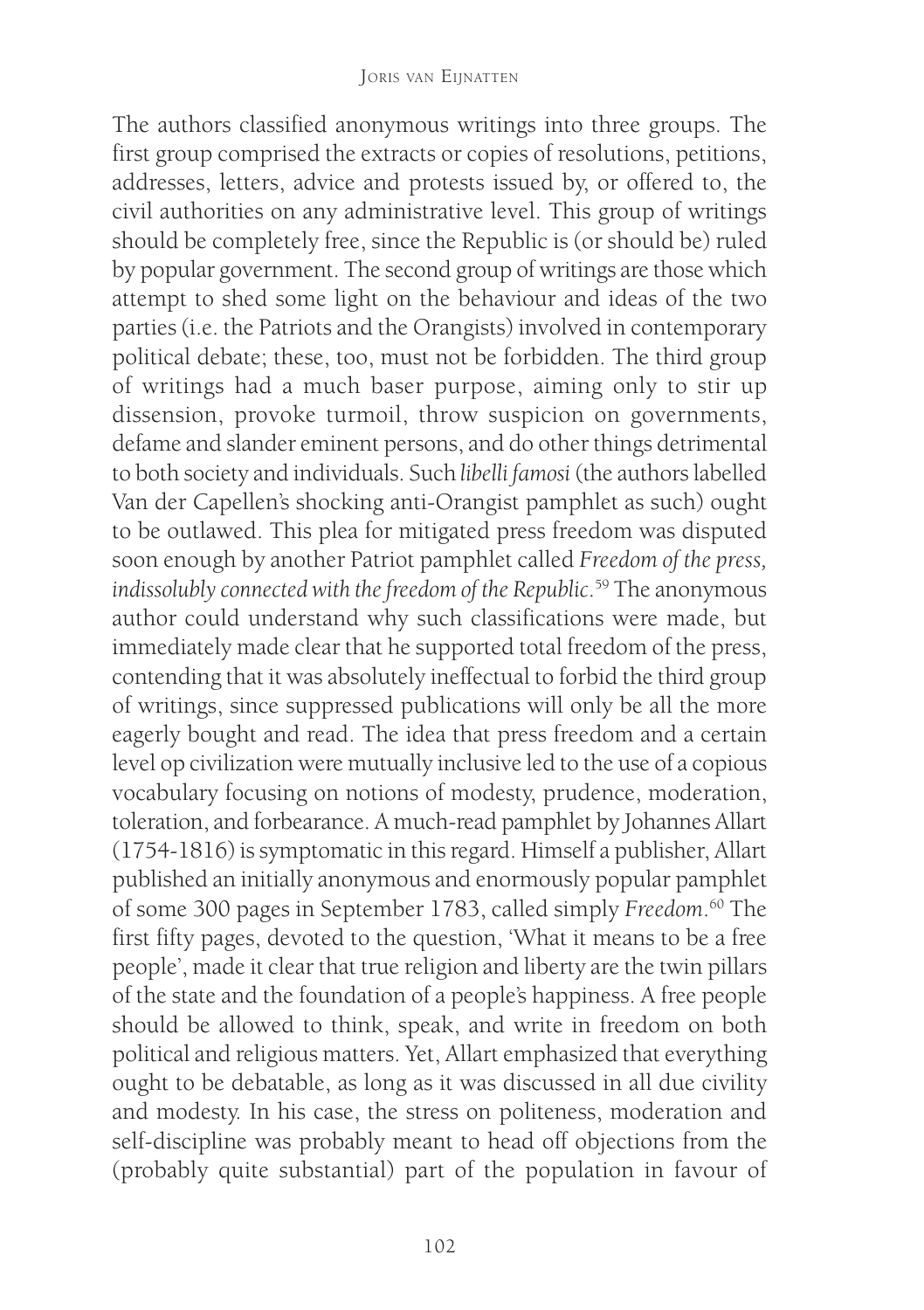political liberty and inclined to Patriotism, but less given to the idea of unrestricted religious freedom.

Some writers naturally objected to the half-way measures suggested by moderates like Johannes Allart. An interesting response originated in the early 1780s in a society at Haarlem called 'Diligence, the Mother of Sciences'. It was apparently the only society to successfully organize an essay competition on press freedom.61 Established in December 1779, the Haarlem society was a rather minor Mennonite affair; and it awarded the first prize to a certain Jan Brouwer, a Mennonite theology student. The question posed by the society ran as follows: 'Is freedom of the press a necessary requirement for maintaining the freedom and independence of a commonwealth? And if so, which are the advantages ensuing therefrom?' Brouwer refuted the arguments adduced in Allart's *Freedom*, arguing that the practical disadvantages of press freedom are not outweighed by the principle on which it is based, which is the indefeasible freedom of citizens. If a publication oversteps the mark, it should simply be taken to court. In any case, civilization (or 'enlightenment') will act as a safety net. Libellous writings will not influence the people, since the common crowd is hardly able to read, while educated persons will never let themselves be influenced by despicable books. The advantages of press freedom are, on the other hand, perfectly evident. It allows both religious and political truth to prevail in the face of irreligious sceptics on the one hand, and cowardly flatterers, hired hacks, hypocritical scoundrels and bribed traitors on the other. The gist of Brouwer's apology for press freedom is comparable to that of the so-called 'Leiden Draft' (*Leids Ontwerp*), a political blueprint drawn up in October 1785 at a provincial gathering of the armed corps of Holland. The draft ended with a number of articles, two of which concerned the 'Right of the People in respect of Petitions.'<sup>62</sup> These articles stated that the right to submit petitions to government was constitutional – the Republic itself owed its existence to the Spanish violation of the right to submit petitions.63 Since the people could only make proper use of this right if they were 'enlightened and educated', and since enlightenment and education depended on the liberty to speak and write, it stood to reason that freedom of the press must be 'maintained inviolably'.

The failure of the Patriot movement in 1787 led to the first catalogue of the rights of man in the Netherlands, by the Frenchman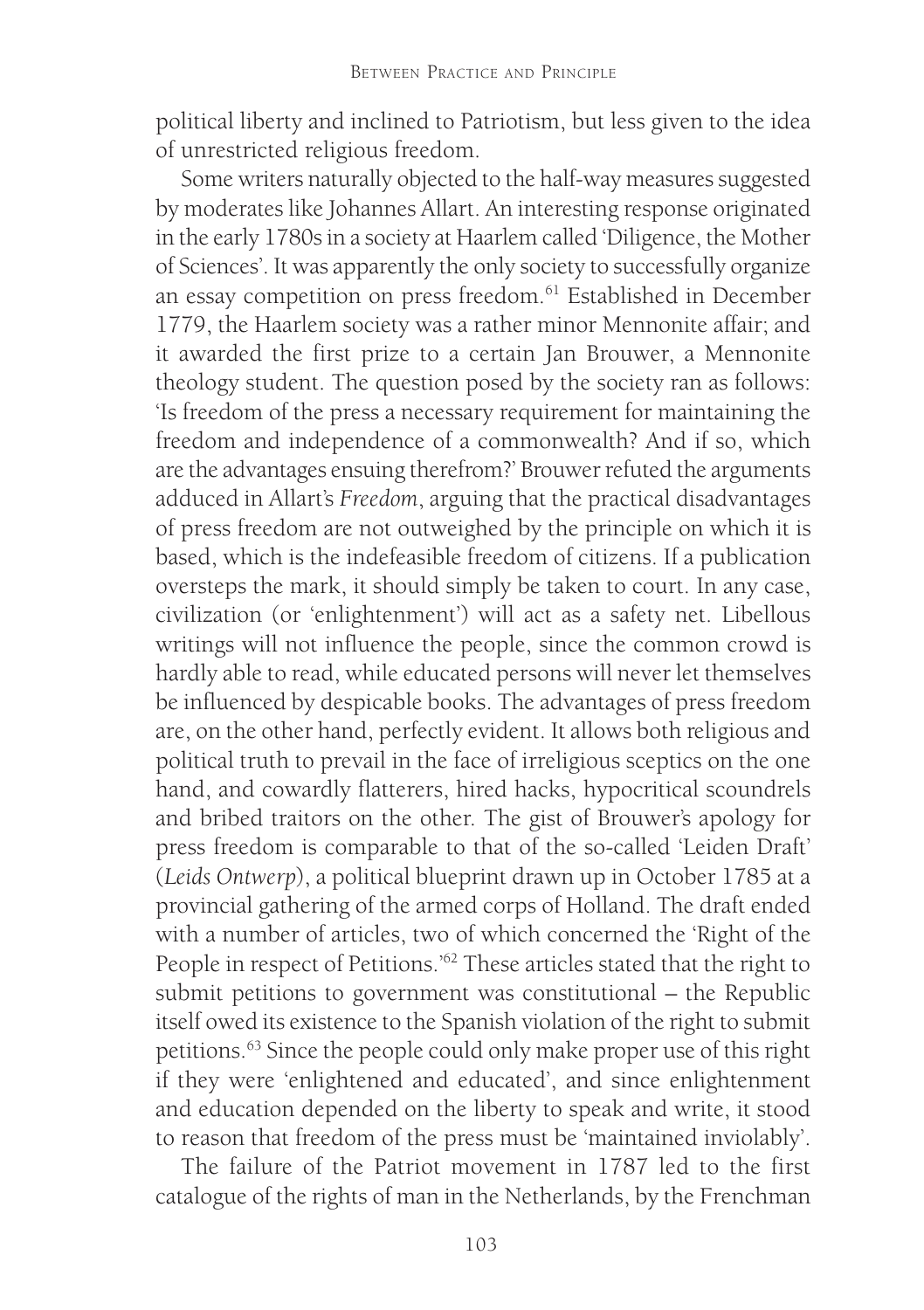Mirabeau. Requested to write in defence of the Patriots, he wrote a rabidly anti-Orangist *Letter to the Batavians concerning the stadholderate* in 1788.64 Mirabeau included a 'Déclaration des droits de tout peuple qui veut la liberté', consisting of 26 articles, the last of which stated: 'La liberté de la presse doit être inviolablement maintenue.' It was a statement which reflected the views of the more radical Patriots of the 1780s, most of whom had now been banished, and led a precarious existence in the Austrian Netherlands, France, and Germany. When the Orangist order was restored by Prussian troops in 1787, it became hazardous to praise a libertarian principle which was looked upon by the authorities as a major cause of Patriot excess. Thus, whilst the *General* (or *Universal*) *Magazine* had earlier displayed its moderately Patriot colours by publishing an essay on theories of revolt in Grotius, Pufendorf, Barbeyrac and Vattel, in 1788 it issued an essay, once again translated from the English, 'On misuse of the press'.65 How to solve the problem of licentiousness? The author suggested inward moral reform (people should refrain from reading slanderous trash), combined with the appointment of respectable censors to delete insulting passages from publications. Two significant writers in the conservative republican tradition – both noted for their Orangism and their support for the restoration régime between 1787 and 1795 – were Johan Meerman (1753-1815) and Adriaan Kluit (1735-1807). Meerman, who stemmed from a wealthy family, held significant posts in the pre-revolutionary administration. His *The beneficial consequences of civil freedom and the adverse consequences of popular freedom, particularly in relation to this commonwealth* (1793) was basically an attempt to convince the Patriots that the rights for which they had recently been struggling in so disorderly a manner had, in fact, always been enjoyed by citizens of the Dutch Republic.<sup>66</sup> Kluit, a professor of history at Leiden, quoted Meerman's views concerning press freedom verbatim in *The rights of man in France are no imagined rights in the Netherlands*. 67 In effect, the views of Kluit and Meerman resembled more than a little the moderate opinions of the Patriot Allart. They rejected an absolute freedom of the press, called for polite sociability and self-discipline, and approved of intervention by the authorities.

One of the major Dutch writings on natural rights that appeared in the aftermath of the American, Dutch and French Revolutions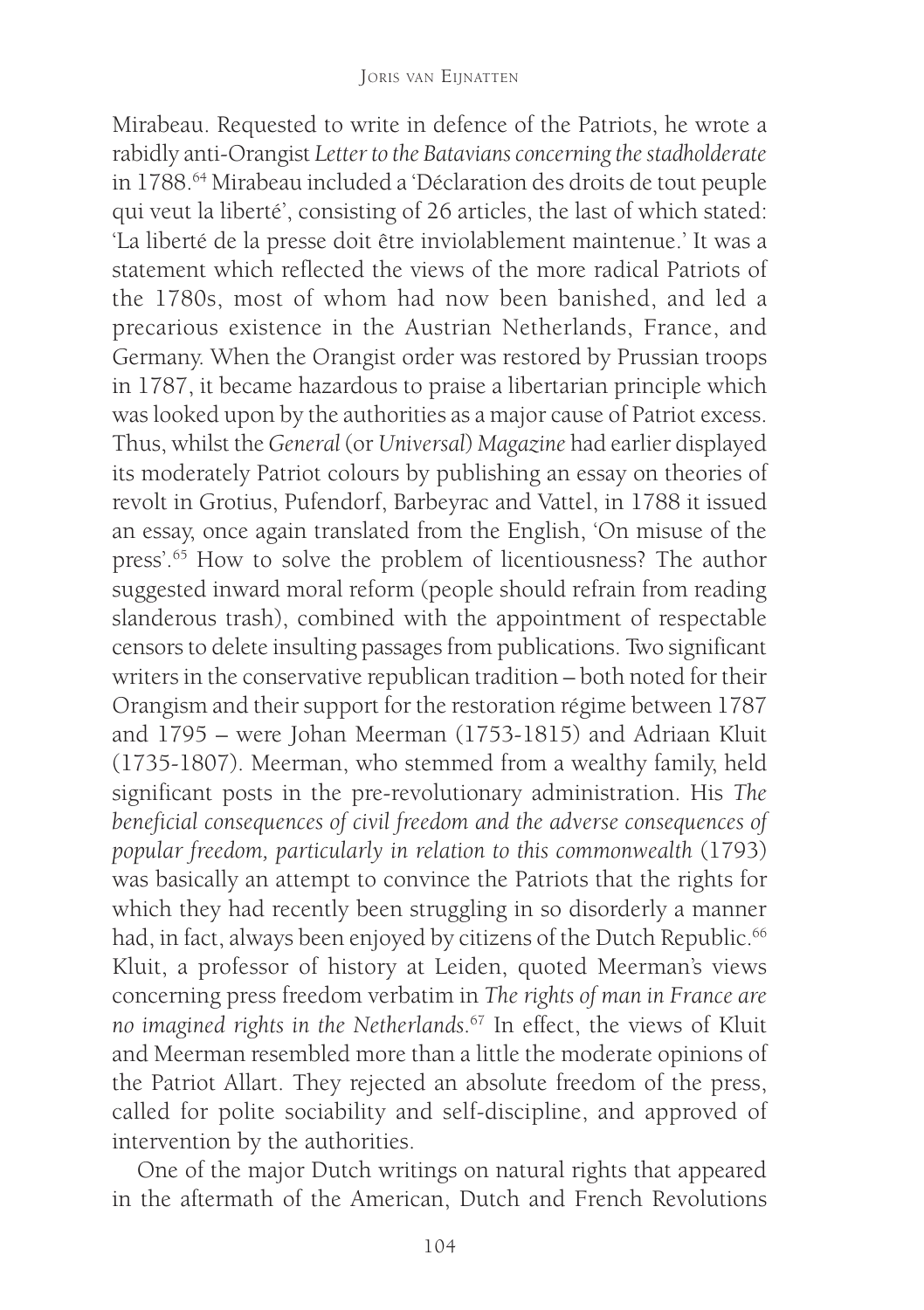was a treatise by a leading Patriot intellectual, Pieter Paulus (1753- 1796).<sup>68</sup> He had originally written his treatise as an entry in an essay competition organized by Teyler's Theological Society, one of the major learned societies of the time. The questions posed by Teyler's were: 'In which sense can people be said to be equal? And which are the rights and obligations that can be said to result from this equality?' Paulus not only argued that all men are by nature equal, but also demonstrated, by larding his text with numerous references to the bible, that Christianity is in close agreement with nature. Jesus was both the best human being and the best citizen, and his basic message concerned the fundamental equality of mankind. All citizens have the same rights and obligations, including the freedom to vote, speak and write. Directly following the fall of the Dutch Republic in January 1795, a committee of four (including Pieter Paulus) was appointed by the Provisional Representatives of the People of Holland to write a declaration of human rights. The 'Publication of the Rights of Man and of the Citizen', a Dutch version of the French declarations of 1789 and 1793, was formally acknowledged by the States General and almost all Provinces. It consisted of 19 unnumbered statements. The freedom of the press was affirmed in the fourth statement: 'each person is therefore free to reveal his thoughts and sentiments to others, either through the press or by any other means'.<sup>69</sup> On 13 July 1797 the National Assembly, following extensive deliberations, published the blueprint for a new constitution. It listed the rights of man and of the citizen in a prologue. Freedom of action was laid down in Article VI; one of the actions over which the citizen could dispose freely was 'making known his thoughts and sentiments by word or writing, or by means of the Press.'70

## 5. Conclusion

Between 1579 and 1795 the ten following arguments were put forward in favour of a free press. (1) The first argument follows from religious liberty. Religious ideas may be spread by persuasion only and never by violence, whilst the dissemination of truth may not be obstructed. (2) The second argument was derived from the idea of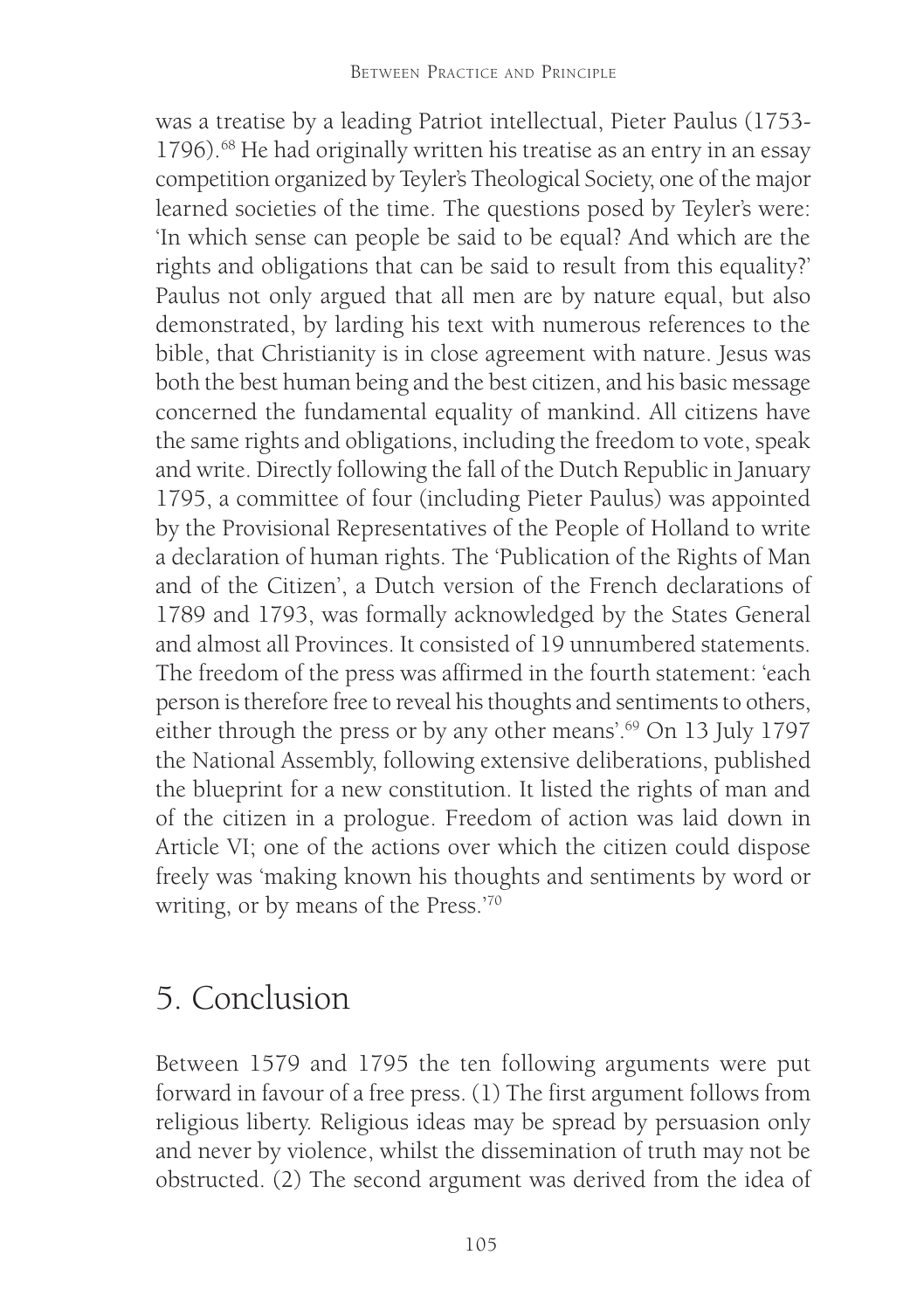prudence. People who are free in a religious sense, will have no motive for rebellion; on the contrary, they will readily support the regime that guarantees their freedom. (3) The third argument is a negative one. Prohibitions merely foster the desire to read: they are ineffective, even counter-productive. These three arguments are initially found in the context of writings on religious tolerance and religious freedom. Two arguments, a political and an economic, were added in the seventeenth century, though neither of them was applied explicitly to the freedom of the press. (4) The political argument is derived from the 'positive' interpretation of freedom inherent in classical republicanism. Citizens should be free to submit advice and petitions to the government, as the Romans had been free to do. (5) The economic argument is implicit in the mercantilist theory of the De la Courts, but it is otherwise quite common in the eighteenth century: the Dutch economy is based on free entrepreneurship, and will therefore profit from a free trade in books. (6) Often the historical argument of the 'ancient constitution' was adduced. According to this argument, the laws of the Republic provided for constitutional guarantees for political and economic liberties. A substantial part of the early modern debate was concerned with the question whether pasquinades were permissible. Pasquinades were connected with the issue of civilization, or 'politeness'. (7) According to the argument from civilization, freedom of inquiry, especially religious and philosophical inquiry, is essential to the progress of the human race. Civilization or enlightenment is the moral guarantee for a free press, and vice versa. This seventh argument (which itself is based in part on the idea of religious freedom) leads to a version of the argument from effectiveness: civil(ized) people will never read despicable books. (8) The argument from civilization or politeness is tied up with patriotic feeling. Dutchmen in particular should staunchly defend the freedom of the press, because their nation was responsible for having invented the printing press in the first place. (9) The argument from utility points out that by maintaining press freedom and permitting the publication of pasquinades, society makes it possible to publicly expose liars and thus purify political life. In addition, press freedom encourages the arts and sciences, and thus the enlightenment. (10) Finally, freedom of the press is a human right.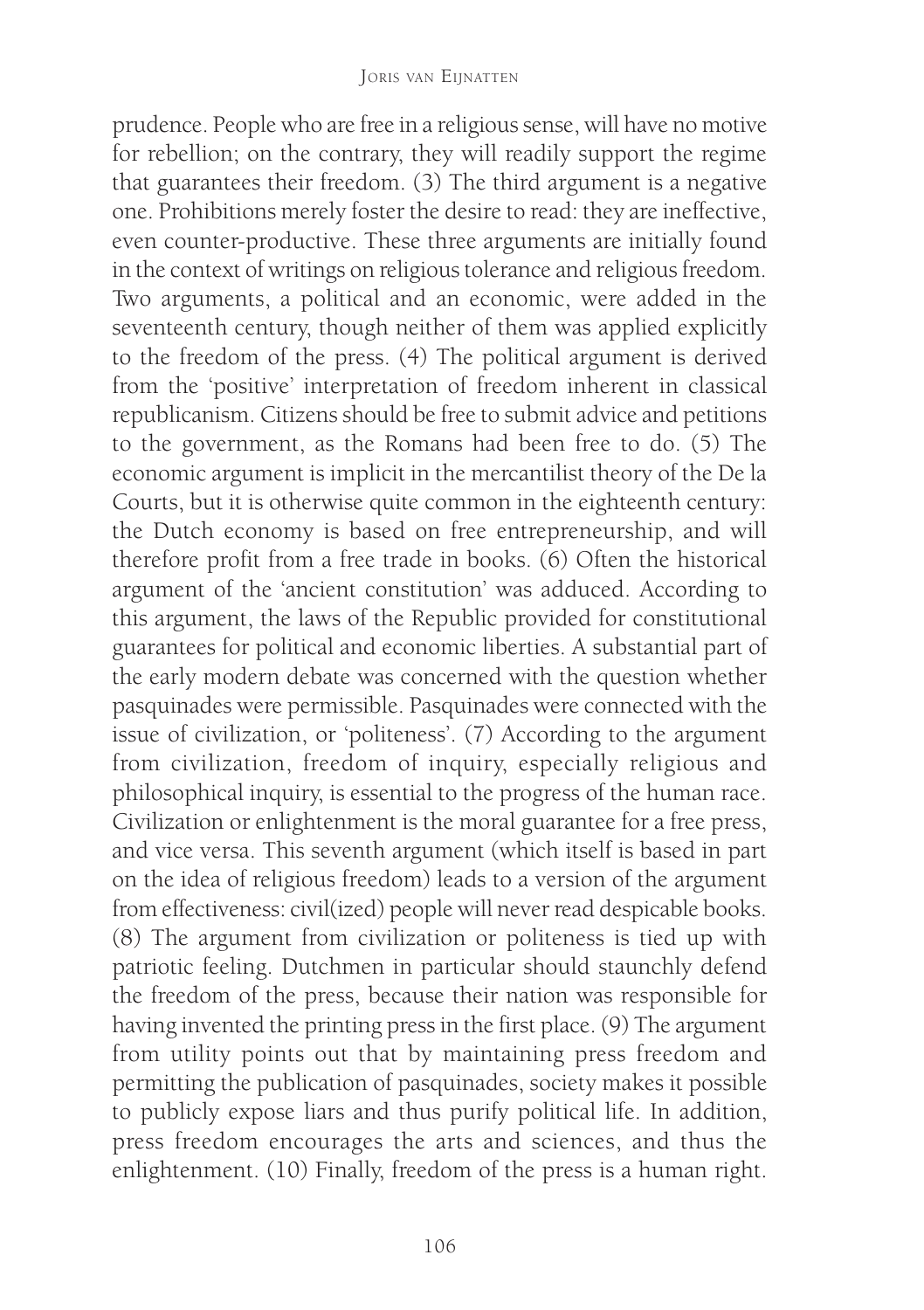Every human being has a right to freedom of speech, and thus also the right to present his or her opinions to the public in print.

These ten arguments may be further classified into three groups: a normative, a utilitarian and a political-cultural group.<sup>71</sup> The normative group includes those arguments concerned with freedom of choice or freedom of the will: these include the arguments from *freedom of belief* (1) and *human rights* (10). Incidentally, the connection between the plea for religious freedom and that for human rights is not only logical-systematic, but also historical.<sup>72</sup> The utilitarian group includes the arguments from *prudence* (2), *limited effectiveness* (3), *commerce* (5) and *utility* (9). Finally, the third, political-cultural group includes the arguments from *republican political theory* (4), the *ancient constitution* (6), *politeness* (7), and *patriotism* (8).

Liberty was not inherent in Dutch history, and the lack of principled defences of the freedom of the press should not surprise us. Press freedom as an enlightened, proto-liberal notion, as an inalienable human right, developed only in the latter part of the eighteenth century. Nevertheless, I would contend that the classification suggested by two centuries of Dutch theorizing on the freedom of the press offers a useful tool for examining the subject in a much wider spatial (western Europe and the American colonies to begin with) and temporal (early modern and modern) context. Such a catalogue of arguments will be a helpful instrument in constructing the history of thought about the freedom of the press.

#### Notes

- <sup>1</sup> This article was published earlier as 'Van godsdienstvrijheid naar mensenrecht. Meningsvorming over censuur en persvrijheid in de Republiek, 1579-1795', in: *Bijdragen en mededelingen betreffende de geschiedenis der Nederlanden* 118/1 (2003), 1-21.
- 2 H.A. Enno van Gelder, *Vrijheid en onvrijheid in de Republiek. Geschiedenis der vrijheid van drukpers en godsdienst van 1572 tot 1798* (Haarlem, 1947); Enno van Gelder, *Getemperde vrijheid. Een verhandeling over de verhouding van Kerk en Staat in de Republiek der Verenigde Nederlanden en de vrijheid van meningsuiting in zake godsdienst, drukpers en onderwijs, gedurende de 17e eeuw* (Groningen, 1972).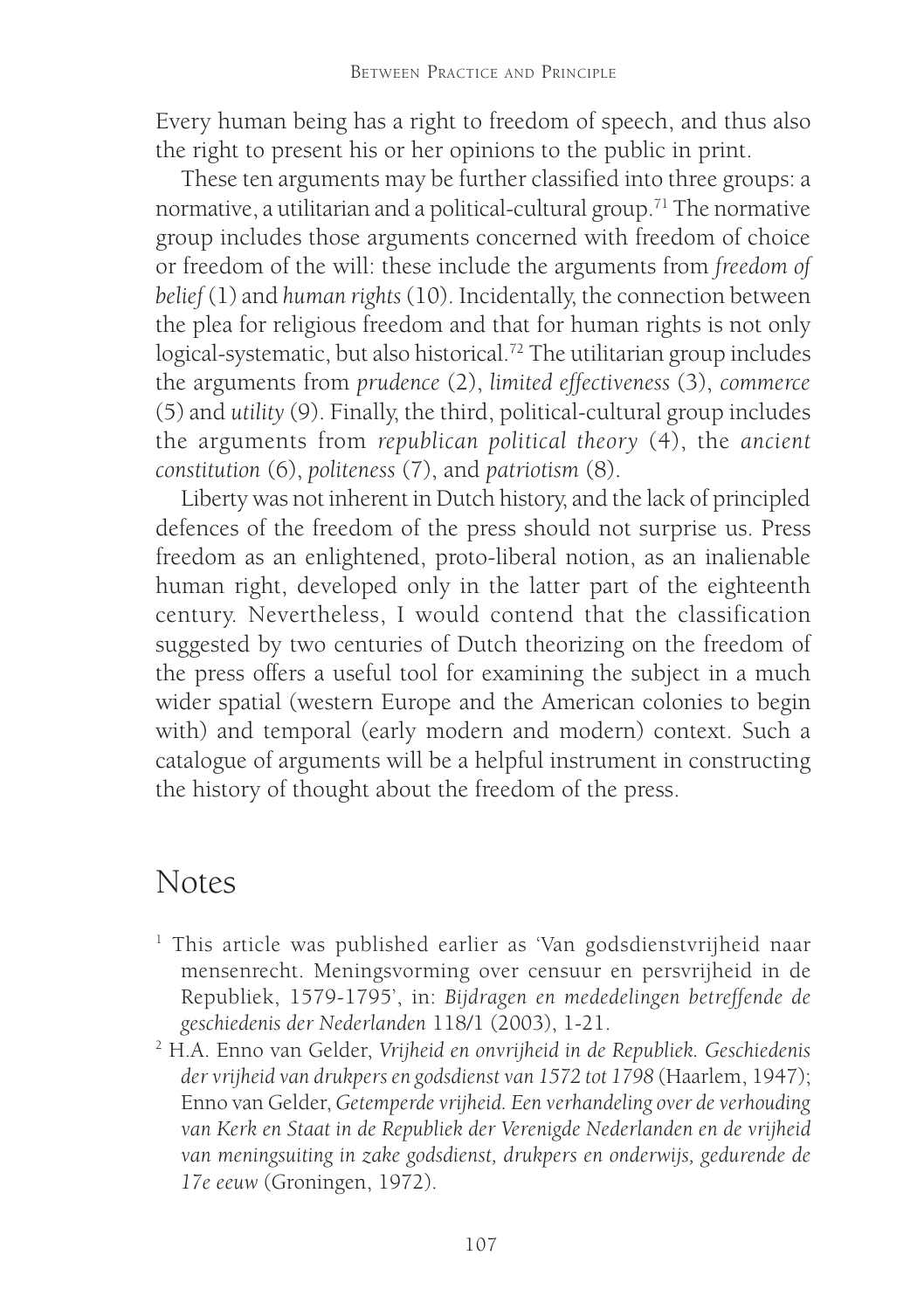- 3 I will not provide an extensive overview of the literature here. The reader is advised to consult Ingrid Weekhout, *Boekencensuur in de Noordelijke Nederlanden. De vrijheid van drukpers in de zeventiende eeuw* (The Hague, 1998), which is the most comprehensive study to date on the implementation of censorship laws.
- 4 The classic study is still G.C. Gibbs, 'The role of the Dutch Republic as the intellectual entrepôt of Europe in the seventeenth and eighteenth centuries', in: *Bijdragen en Mededelingen betreffende de Geschiedenis der Nederlanden* 86 (1971), pp. 323-349. Also Jeremy Popkin, *News and Politics in the Age of Revolution: Jean Luzac's Gazette de Leyde* (Ithaca, London, 1989).
- 5 Weekhout, *Boekencensuur in de Noordelijke Nederlanden*, pp. 371-372; Jongenelen, *Van smaad tot erger*, p. ii.
- 6 Enno van Gelder, *Getemperde vrijheid*, 236. According to Enno van Gelder (259-260), a pamphlet entitled *Korte bemercking op het tegenwoordigh boeckverbieden, door een liefhebber van de waerheydt* (1690) is the only (indirect and uncertain) sign that Milton's *Areopagitica* may have influenced Dutch public opinion. I have not found a single reference to Milton's tract in any of the Dutch sources I have consulted.
- 7 On the topic in general, see Joris van Eijnatten, *Liberty and Concord in the United Provinces. Religious Toleration and the Public in the Eighteenth-Century Netherlands* (Brill's Studies in Intellectual History 111) (Brill, 2003).
- 8 D.V. Coornhert, *Synodus of vander conscientien vryheyt*, 2 vols., s.l., s.a. [1582], II, pp. 127-146. The section refers, among others, to the edict of 22-9-1540, against the printing and selling of heretical books.
- 9 The text was included as 'Remonstrance of vertoogh by die van Leyden (...),' in: P. Bor, *Oorsprongk, begin, en vervolgh der Nederlandsche oorlogen, beroerten, en borgerlyke oneenigheden (...)* (Amsterdam, 1680), 'Byvoegsel van authentyke stukken' (second part), pp. 115-119.
- <sup>10</sup> An excellent discussion of developments regarding this notion of freedom is given by Martin van Gelderen, 'De Nederlandse Opstand (1555-1610): van "vrijheden" naar "oude vrijheid" en de "vrijheid der conscientien"', in: Haitsma Mulier, E.O.G. and Velema, W.R.E. (eds.) (1999) *Vrijheid*, Reeks Nederlandse Begripsgeschiedenis II. Amsterdam: Amsterdam University Press. pp. 27-52, espec. 42-50.
- <sup>11</sup> One of the last major statements in this tradition was made by the theologian Daniel Gerdes in his *Twee godgeleerde verhandelingen over de vryheid des geloofs* (Groningen, 1741). See also Joris van Eijnatten, *Mutua Christianorum Tolerantia. Irenicism and Toleration in the Netherlands: The Stinstra Affair 1740-1745* (Studi e testi per la storia della tolleranza in Europa nei secoli XVI-XVIII 2; Florence, 1998).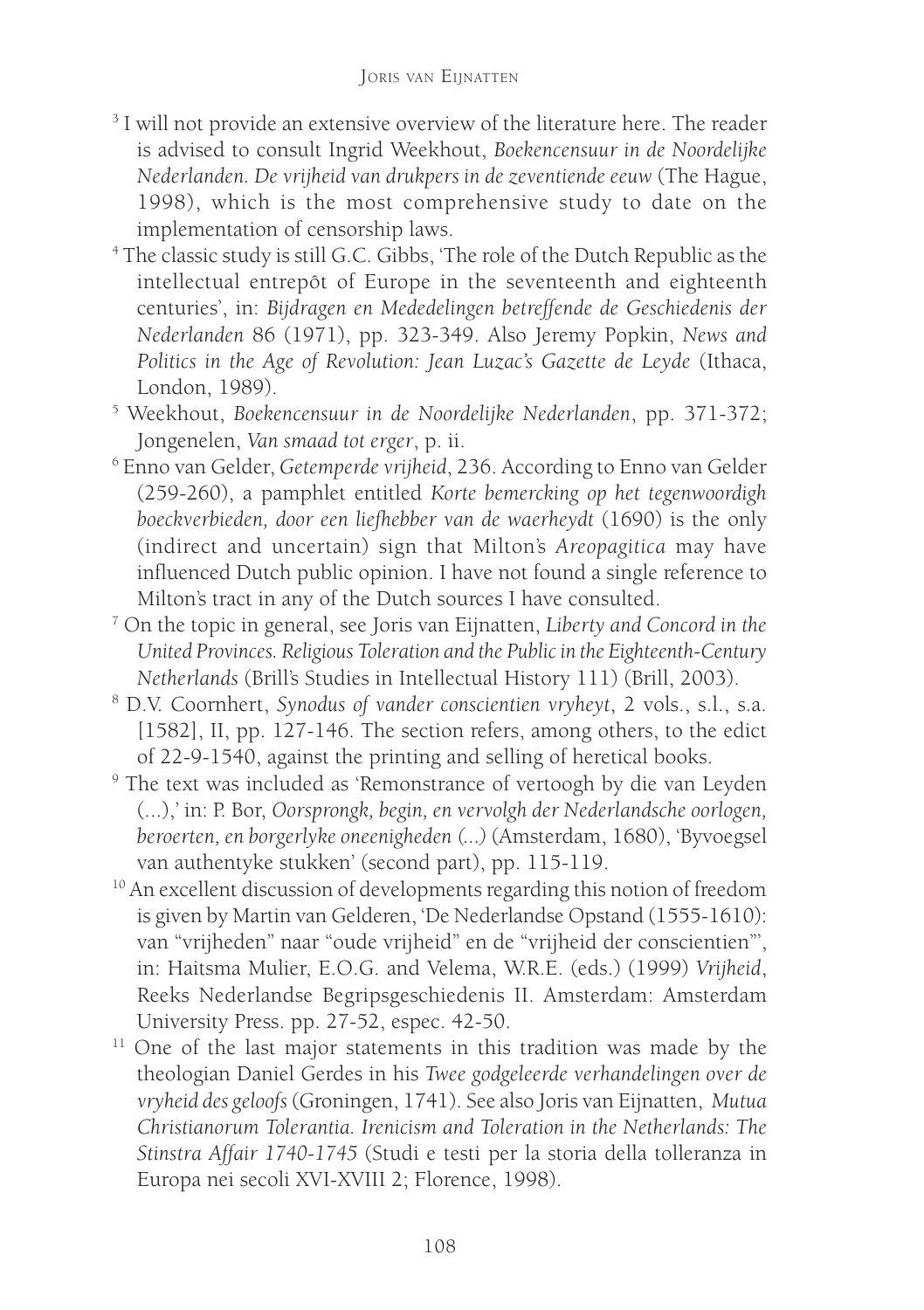- <sup>12</sup> *Politike discoursen handelende in ses onderscheide boeken van steeden, landen, oorlogen, regeringen, kerken en zeeden. Beschreeven door D.C.* (3rd ed.; Amsterdam, 1663).
- 13 On the authorship, see Ivo W. Wildenberg, *Johan & Pieter de la Court (1622-1660 & 1618-1685). Bibliografie en receptiegeschiedenis. Gids tot de studie van een oeuvre* (Amsterdam, Maarssen, 1986), pp. 24-35.
- <sup>14</sup> This is the title used in the English translation (London, 1743) for the Dutch original: *Aanwysing der heilsame politike gronden en maximen van de republike van Holland en West-Vriesland* (Leiden, Rotterdam, 1671). This book was an enlarged edition of the *Interest of Holland* (1662), which had been outlawed at Leiden.
- 15 [De la Court], *Aanwysing der heilsame politike gronden*, pp. 57-64.
- 16 Ernst H. Kossmann, *Politieke theorie in het zeventiende-eeuwse Nederland* (Amsterdam, 1960); Theo J. Veen, *Recht en nut. Studiën over en naar aanleiding van Ulrik Huber (1636-1694)* (Zwolle, 1976); Hans W. Blom, *Morality and causality in politics. The rise of naturalism in Dutch seventeenthcentury political thought* (s.l., [1995]).
- 17 Jonathan I. Israel, *Radical Enlightenment. Philosophy and the making of modernity, 1650-1750* (Oxford, 2001), 159-175.
- 18 Govaert C.J.J. van den Bergh, *The life and work of Gerard Noodt (1647- 1725). Dutch legal scholarship between humanism and enlightenment* (Oxford, 1988); Fabrizio Lomonaco, *Tolleranza e libertà di coscienza. Filosofia, diritto e storia tra Leida e Napoli nel secolo XVIII* (Naples, 1999); Joris van Eijnatten, 'Gerard Noodt's standing in the eighteenth-century Dutch debate on religious freedom', in: *Dutch Review of Church History* 79/1 (1999), pp. 74-98.
- <sup>19</sup> A recent bibliography of seventeenth-century Dutch political thought has no index entry for 'freedom of the press': G.O. van de Klashorst and H.W. Blom, *Bibliography of Dutch seventeenth century political thought. An annotated inventory, 1581-1710* (Amsterdam, Maarssen, 1986).
- <sup>20</sup> *Verhandeling van de vryheit in den burgerstaet* (Leiden, Middelburg, 1737), pp. 61, 135.
- 21 Cf. the following academic orations: Christian Heinrich Trotz, *De libertate sentiendi dicendique iurisconsultis propria* (at Franeker, 1741); Paulus Chevallier, *De fructibus, qui ex juste temperata cogitandi libertate in theologum redundant* (at Groningen, 1752); Ladislaus Chernac, *De libertate philosophandi in licentiam non vertenda* (at Deventer, 1776). These addresses are reminiscent of earlier orations on the topic, such as Henricus Bornius, *De vero philosophandi libertate* (at Leiden, 1653).
- <sup>22</sup> Simon Groenveld, 'The Dutch republic, an island of liberty of the press in 17th century Europe? The authorities and the book trade', in: Hans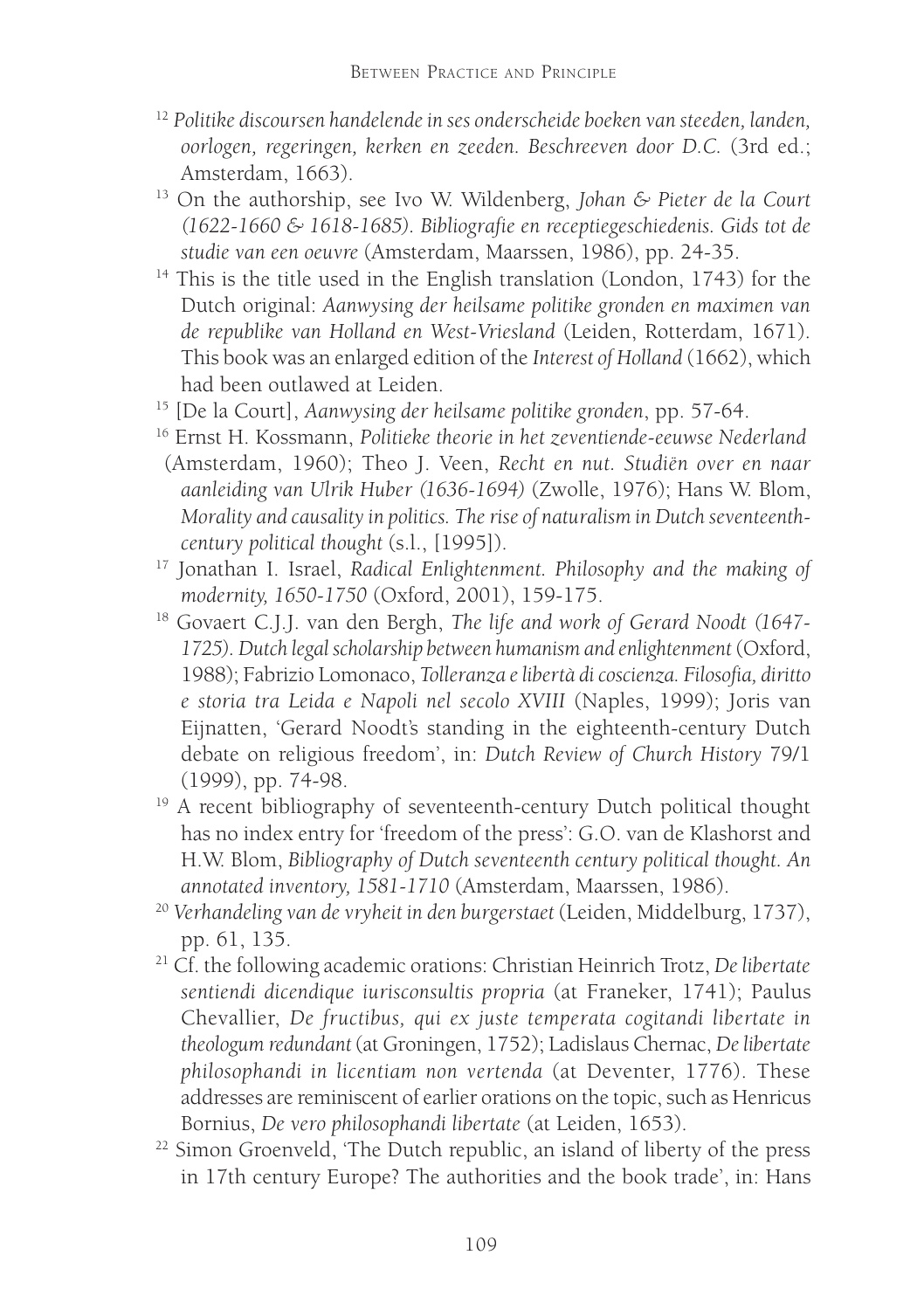Bots and Françoise Waquet, *Commercium litterarium. Forms of communication in the Republic of Letters 1600-1750* (Amsterdam, Maarssen, 1994), pp. 281-300, p. 286, shows that the States General and the States of Holland primarily opposed political works (55.8%), followed by religious works (37.4%). For a discussion of the administration's response to early seventeenth-century pamphleteering, see the chapter on '*Libelli non grati*: Pamphlets and the political culture of control' in Craig E. Harline, *Pamphlets, printing, and political culture in the early Dutch Republic* (*International Archives of the History of Ideas* 116) (Dordrecht, Boston, Lancaster, 1987), pp. 111-133.

- 23 Isaac Lodewijk van Panhuys, *Dissertatio juridica inauguralis de famosis libellis (...)* (Leiden, 1793). Panhuys's views were evidently informed by the Wolffian jurist Frederik Willem Pestel (1724-1805), professor of law at Leiden.
- 24 E.g. Nicolaus Houttuyn (1683); J. de Graeff (1699); A.F. Godin Dom. Cokenga (1731); M. Geene (1773). Weekhout, *Boekencensuur in de Noordelijke Nederlanden*, p. 410, note 146) provides a list of additional dissertations on the subject.
- <sup>25</sup> *Hollands Nieuw Iaar gezonden aan den heere officier van Utrecht* ([The Hague], 1664).
- <sup>26</sup> *Mercurius in de rouw, of t'zamenspraak tusschen de geest van Cato en Maecenas, over het goede en quade der Mercuren* (The Hague, 1699). The figure of Cato refers, of course, to Cato the Elder, the Roman moralist; Maecenas refers to Gaius Maecenas, the patron of Virgil and Horace. The pamphlet is also discussed in Enno van Gelder, pp. 258-259.
- 27 Suetonius (*Tiberius* 28), 'in civitate libera linguam mentemque liberas esse debere.
- ' 28 Justus van Effen, *Hollandsche Spectator* (2nd ed.; Amsterdam, 1756), VIii, pp. 525-536 (discourse 220, dd. 4-12-1733).
- <sup>29</sup> *De al te groote vryheid der drukpers, geregtelyk tegen gesprooken en bepaalt. (...)* (s.l., [possibly 1760 or 1761]).
- 30 Jacob Campo Weyerman (1677-1747), versed in the oblique literary techniques of Grub Street, Weyerman never used his considerable talents to write an outright defence of press freedom. An essay on satire by Weyerman is included in his *Den Amsterdamschen Hermes I (1722) no. 1- 8*, Riet Hoogma and Mandy Ruthenkolk eds. (Leiden, 1996), pp. 41-52.
- 31 However, see *Het gedrag der Amsteldamsche burger heeren beschouwt* (Amsterdam, s.a.), a rhymed discussion between two citizens of Amsterdam, both of whom praise the measures taken by their magistracy in forbidding pasquinades and anonymous writings.
- <sup>32</sup> *Proeve eener verdediginge van het paskwil (leest eer gij oordeelt.)* (Utrecht, 1785). The German original probably is the anonymous *Versuch einer*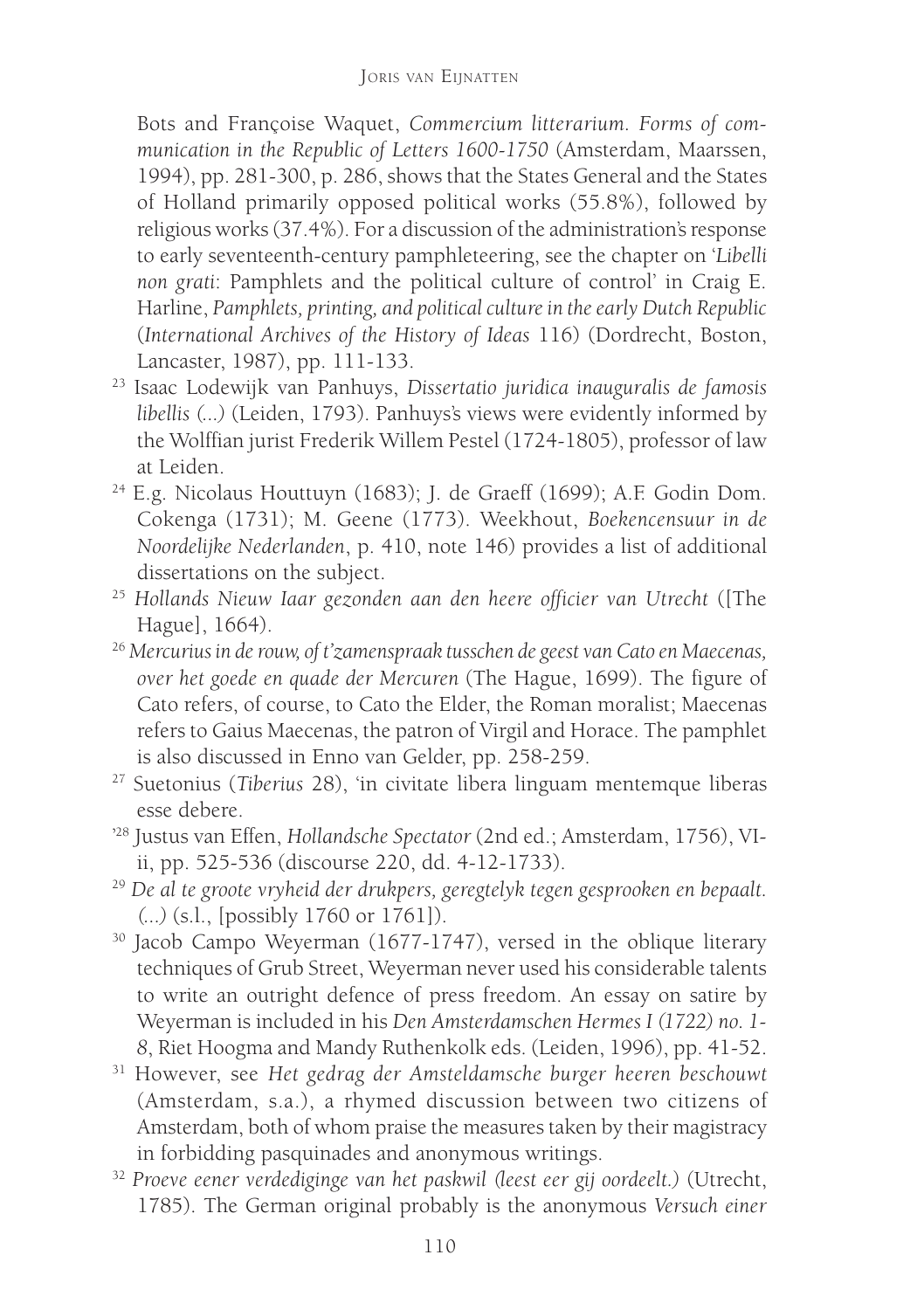*Vertheidigung der Pasquille* (s.l., 1783), which has been ascribed to either an Anton Michl or an Anton Mühl.

- 33 Enno van Gelder, *Getemperde vrijheid*, pp. 152-153.
- 34 Johannes Frederik Reitz, *Oratio de censoribus librorum* (Utrecht, 1751).
- <sup>35</sup> *Plan, om door middel van de aanstelling van Censores Librorum, de verkooping van quaade boeken te voorkomen* (s.a., 1769); the text of the Plan is printed in full in A.C. Kruseman, *Aanteekeningen betreffende den boekhandel van Noord-Nederland in de 17de en 18de eeuw* (Amsterdam, 1893), pp. 390- 395.
- 36 Joris van Eijnatten, 'History, reform, and Aufklärung. German theological writing and Dutch literary publicity in the eighteenth century', in: *Zeitschrift für neuere Theologiegeschichte* 7 (2000), 173-204.
- <sup>37</sup> *Brief aan een heer van de regeering in Holland over het bepaalen van de vryheid der drukpers* (s.l., [1769]); the author, who called himself 'E.F.', expressed his agreement with the anonymous *Brief van een regent van eene Hollandsche stad, rakende de drukpers* (s.l., [1769]).
- <sup>38</sup> The petition written by the Rotterdam booksellers in included as 'Bylage. Request van de boekverkoopers der stad Rotterdam', in: *Brief aan een heer van de regeering in Holland*, pp. 17-31.
- 39 Luzac's 'Memorie van consideratien, gemaakt op het nader geredresseerd placaat tegens godslatserlyke boeken en geschriften (...)' may be found in *Nieuwe Nederlandsche jaerboeken* V (1770), part ii, pp. 788-896.
- 40 Cf. also the anonymous *Vrymoedig adres van een Hollander, aan zyne hooge overheid, de Ed. Gr. Moog. Heeren Staten van Holland en Westfriesland* (s.l., [1770]). The author, probably an Arminian, refers several times to Locke. Also *De zeegepraalende vryheid: zoo ten opzichte van 't geweeten als der drukpersse, te danken aan de vaderen van 't vaderland* (The Hague, 1769).
- 41 Denis Diderot, *Voyage en Hollande*, Yves Benot ed. (Paris, 1982), p. 129.
- 42 [E. Luzac], *Essai sur la liberté de produire ses sentimens* (s.l., 1749); John Christian Laursen and Johan van der Zande eds., *Early French and German defenses of freedom of the press. Elie Luzac's Essay on freedom of expression (1749) and Carl Friedrich Bahrdt's On freedom of the press and its limits (1787) in English translation* (Brill's studies in intellectual history 113; Leiden, 2003).
- 43 With a epigraph borrowed from from Tacitus, *Histories* I, 1: 'Rara temporum felicitas, ubi sentire quae velis, & quae sentias dicere licet.'
- <sup>44</sup> *De Denker* (12 vols., Amsterdam, 1764-1775) I (1764), no. 20, pp. 153- 160; the *Thinker* was edited by the Mennonite pastor Cornelis van Engelen.
- 45 On Wilkes, see Peter D.G. Thomas, *John Wilkes, a friend to liberty* (Oxford, 1996).
- <sup>46</sup> *De Denker* I (1764), no. 24, pp. 185-192.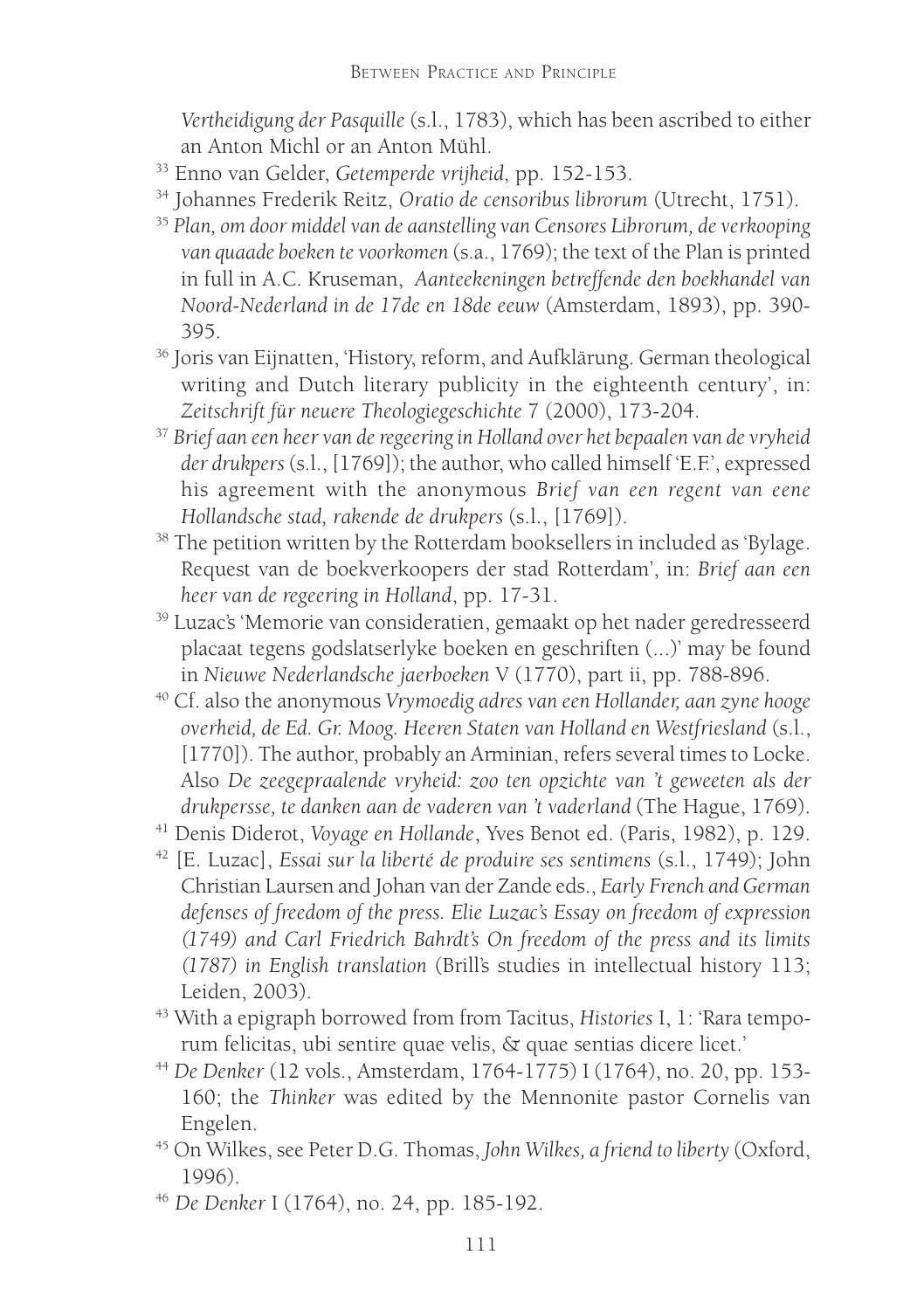- <sup>47</sup> *De Denker* I (1764), no. 30, pp. 233-240.
- 48 In fact, the critic explicitly refers to Van Effen's discussion in Discourse 220 of the *Hollandsche Spectator* (see above). On Barbeyrac, see Van Eijnatten, 'Gerard Noodt's standing'.
- 49 Articles in the *De letter- historie- konst- en boek-beschouwer* (Amsterdam, 1764), pp. 292-298 (part XX) and 413-426 (part XXII), offer a conservative response to the essays in the *Thinker*. The authors argue that complete freedom of the press should be accorded only to witings which foster the glory of God and the Kingdom of Christ, show respect to the authorities, and promote useful arts and sciences.
- 50 [J. Wilkes], *Vertoog van een beroemd schryver over de vryheid der drukpers. Uit het Engelsch vertaald* (Amsterdam, [1769]).
- 51 W.F. Wertheim and A.H. Wertheim-Geijse Weenink, *Aan het volk van Nederland. Het democratisch manifest van Joan Derk van der Capellen tot den Pol 1781* (Weesp, 1981), p. 143.
- $52$  The oldest entries for the term (defined as 'the right to publish writings freely') in the vast *Woordenboek der Nederlandsche Taal* (The Hague, 1882– ; CDRom-versie, Rotterdam 1995) (*WNT*) stem from these years.
- 53 [Anon.], *Handboekje voor Nederland, of bepaalingen van de meest gebruikt wordende staatkundige woorden* (Amsterdam, 1786), pp. 38-40. Cf. *Het Weensche A.B.C. boek voor volwaszene perzoonen, benevens een brief eenes Oostenrykers aan zynen vriend in Brussel* (Amsterdam, [1782]), which discusses reforms (including press freedom) in Austria and the Austrian Netherlands.
- 54 [E. Luzac], *Onderzoek over de vryheid. Van zyne gevoelens mede te deelen* (Amsterdam, 1782).
- 55 J. van Dijk, *De vrijheid der drukpers* (Rotterdam, 1786). A 'Batavus', too, commented on Coster as a national hero: [Batavus], *De vryheid der drukpers* ([Amsterdam], [1787]). Batavus may have been Bernard Bosch (1746-1803), a Reformed clergyman, poet, pamphleteer, revolutionary, and freemason. Earlier examples of poetry are [Jan de Kruyff], *Liberius prudens aen Christianus Batavus* (The Hague, 1769); and [Anon.], *De vryë drukpers aan Christianus Batavus, zynen wedergalmer en C:L:* (Rotterdam, [1769]). Cf. also [Anon.], *De druk-pers, en het schryven over de dagelyksche gebeurtenissen, opentlyk beschermd* (s.l., [1782]); [Anon.], *Cordate brief van een heer van Amsterdam, aan een heer in 's Gravenhage, tot opening der oogen van alle Nederlanders*, (s.l., [1782]).
- 56 [Anon.], *Zamenspraak tusschen de Haagsche Louw en Krelis, over het request van de vlag-officieren, ter beteugeling der drukpers* (s.l., s.a.).
- <sup>57</sup> *De post van den Neder-Rhijn* (Utrecht, 1784), no. 185 (vol. IV, pp. 259- 263).